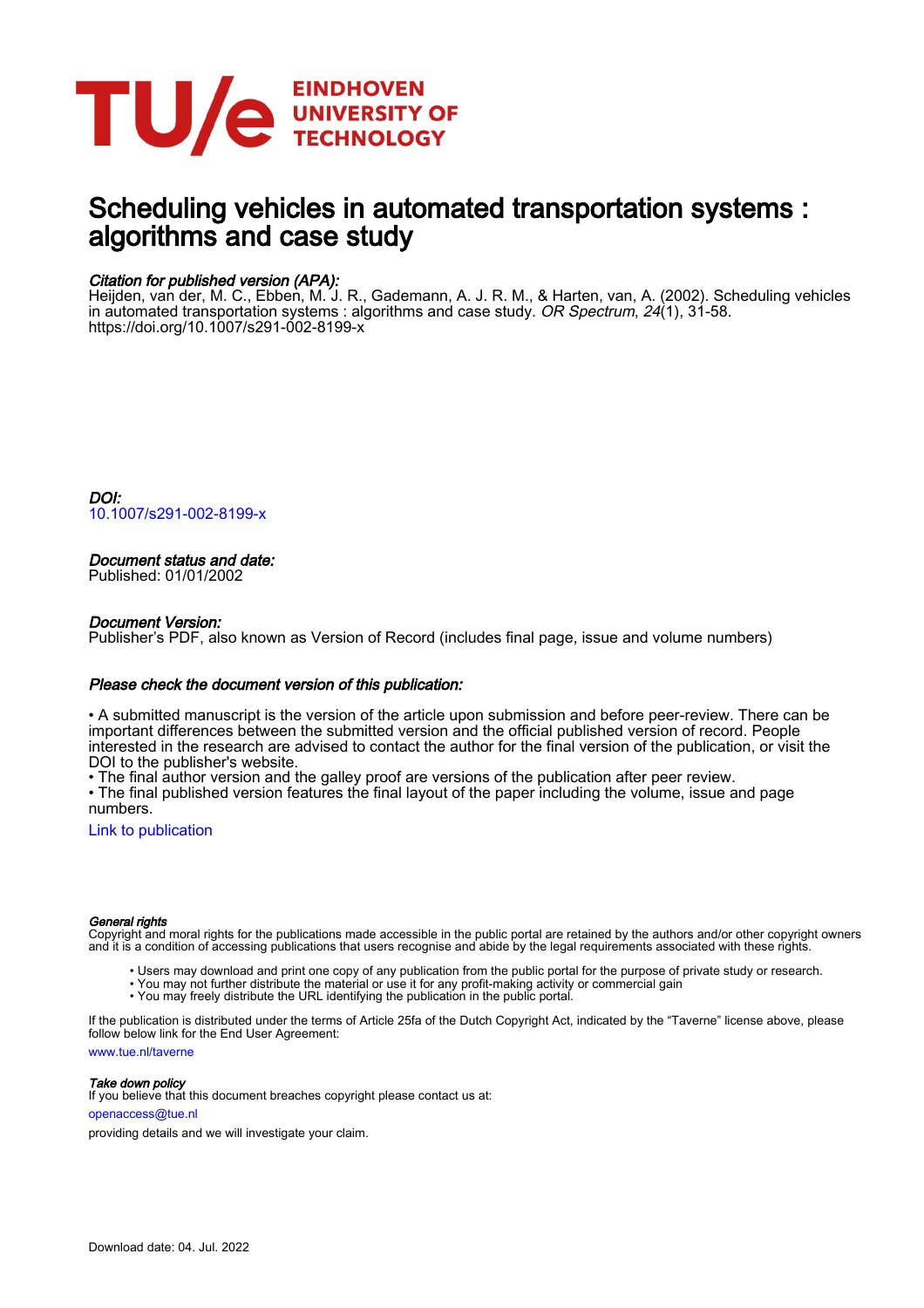OR Spectrum c Springer-Verlag 2002

## **Scheduling vehicles in automated transportation systems**

### **Algorithms and case study**

#### **Matthieu van der Heijden, Mark Ebben, Noud Gademann, and Aart van Harten**

Universityof Twente, Centre for Production, Logistics and Operations Management, Facultyof Technologyand Management, P.O. Box 217, 7500 AE Enschede, The Netherlands (e-mail: m.c.vanderheijden@sms.utwente.nl)

Received: June 21, 2000 / Accepted: January22, 2001

**Abstract.** One of the major planning issues in large scale automated transportation systems is so-called *empty vehicle management*, the timely supply of vehicles to terminals in order to reduce cargo waiting times. Motivated by a Dutch pilot project on an underground cargo transportation system using Automated Guided Vehicles (AGVs), we developed several rules and algorithms for emptyvehicle management, varying from trivial First-Come, First-Served (FCFS) via look-ahead rules to integral planning. For our application, we focus on attaining customer service levels in the presence of varying order priorities, taking into account resource capacities and the relation to other planning decisions, such as terminal management. We show how the various rules are embedded in a framework for logistics control of automated transportation networks. Using simulation, the planning options are evaluated on their performance in terms of customer service levels, AGV requirements and empty travel distances. Based on our experiments, we conclude that look-ahead rules have significant advantages above FCFS. A more advanced so-called *serial scheduling method* outperforms the look-ahead rules if the peak demand quickly moves amongst routes in the system.

**Key words:** Freight transportation – Vehicle scheduling – Simulation

 $*$  We thank the Dutch Centre for Transportation Technology (CTT) for their funding of the simulation study that has been the basis of our research results. CTT is initiator and coordinator of the project to design and develop the underground logistics system around Amsterdam Airport Schiphol that has been used as a case study in this paper.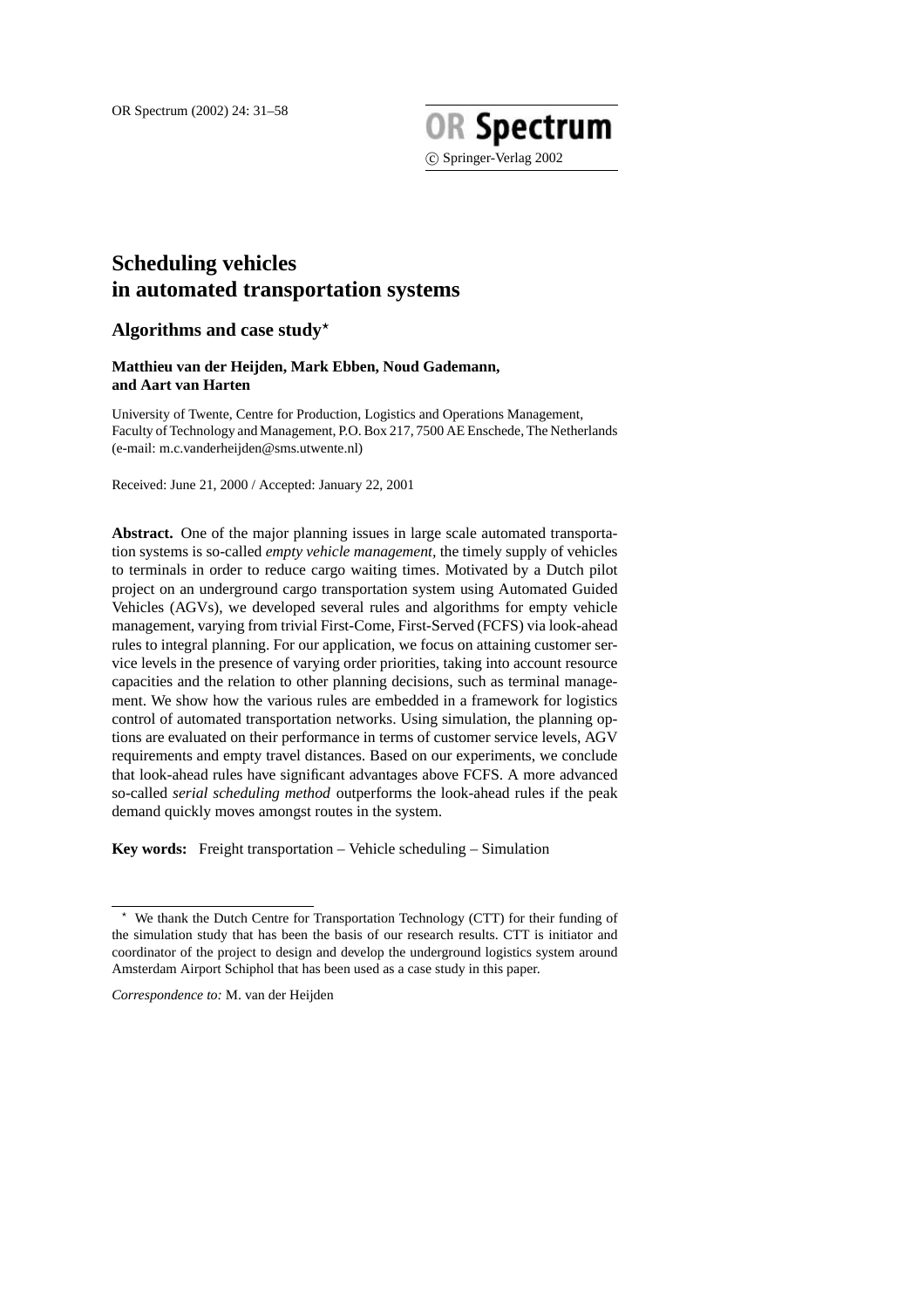#### **1 Introduction**

As in manycountries, traffic congestion is becoming a severe problem in the Netherlands, causing delay to both private and commercial transportation. Aiming to be a main hub for Western Europe, this forces the Netherlands to search for solutions in order to guarantee rapid processing of transportation orders within and through the country, particularly when the freight supply keeps growing as has occurred in the past decade.

One of the options currently considered is to move part of the freight underground via a fullyautomated transportation system. In several governmental studies, the technical and economical feasibilityof such a system has been established. As a next step, a pilot system is currently developed, focussing on the processing of time-critical products between Amsterdam Airport Schiphol, the flower auction in Aalsmeer and a future rail terminal in Hoofddorp (cf. van der Heijden et al., 2000). All three locations are situated in the western part of the Netherlands. An example of time-critical transportation is the supplyof flowers to the auction in Aalsmeer, which have to arrive in time in order to be processed the same day. Also, the transportation of export flowers to Amsterdam Airport Schiphol is critical, as delay may cause that the cargo arrives when the plane has already left. Because the automated transportation system should be rapid and especially reliable, a competitive advantage on other transportation modes, such as traditional door-to-door road transportation, can be obtained.

Such an automated transportation system consists of a number of terminals, connected by an underground tube system (see Fig. 1). The situation in Figure 1 is the primarylayout option at the time of our research for the automated transportation network around Amsterdam Airport Schiphol. Automatic Guided Vehicles (AGVs) carrycargo between terminals in standardised load units (air pallets, flower mid boxes). Order patterns are usually time dependent and may vary over days in the week and over hours on a day. Each terminal consists of a number of docks where vehicles can be loaded or unloaded. Transportation is constrained by arrival times and due times. These due times can be met bya combination of sufficient resources (vehicles, terminals, docks) and a set of logistics planning and control rules. Of course, both issues are interrelated, because efficiency gained by clever planning and control rules leads to reduced capacity requirements. On the other hand, simple myopic or look-ahead rules are usually easier to implement, require less information exchange and are more robust to disturbances.

The network as shown in Figure 1 consists of three main locations, namelyAmsterdam Airport Schiphol (AAS) in the north consisting of five terminals, Aalsmeer flower auction (VBA = "Verenigde Bloemenveiling Aalsmeer") in the east consisting of two terminals and Rail Terminal Hoofddorp (RTH) in the southwest consisting of one terminal. AGVs that are not needed for a while or for which there is no room in the local parking are dispatched to a central parking that is located just south of Schiphol Airport, close to the intersection. All terminals and the central parking will be located at the surface, while just the tube system is underground (about 15 meters below the surface). Therefore slopes are planned between each terminal entrance / exit and the tube system. AGVs drive slower on these slopes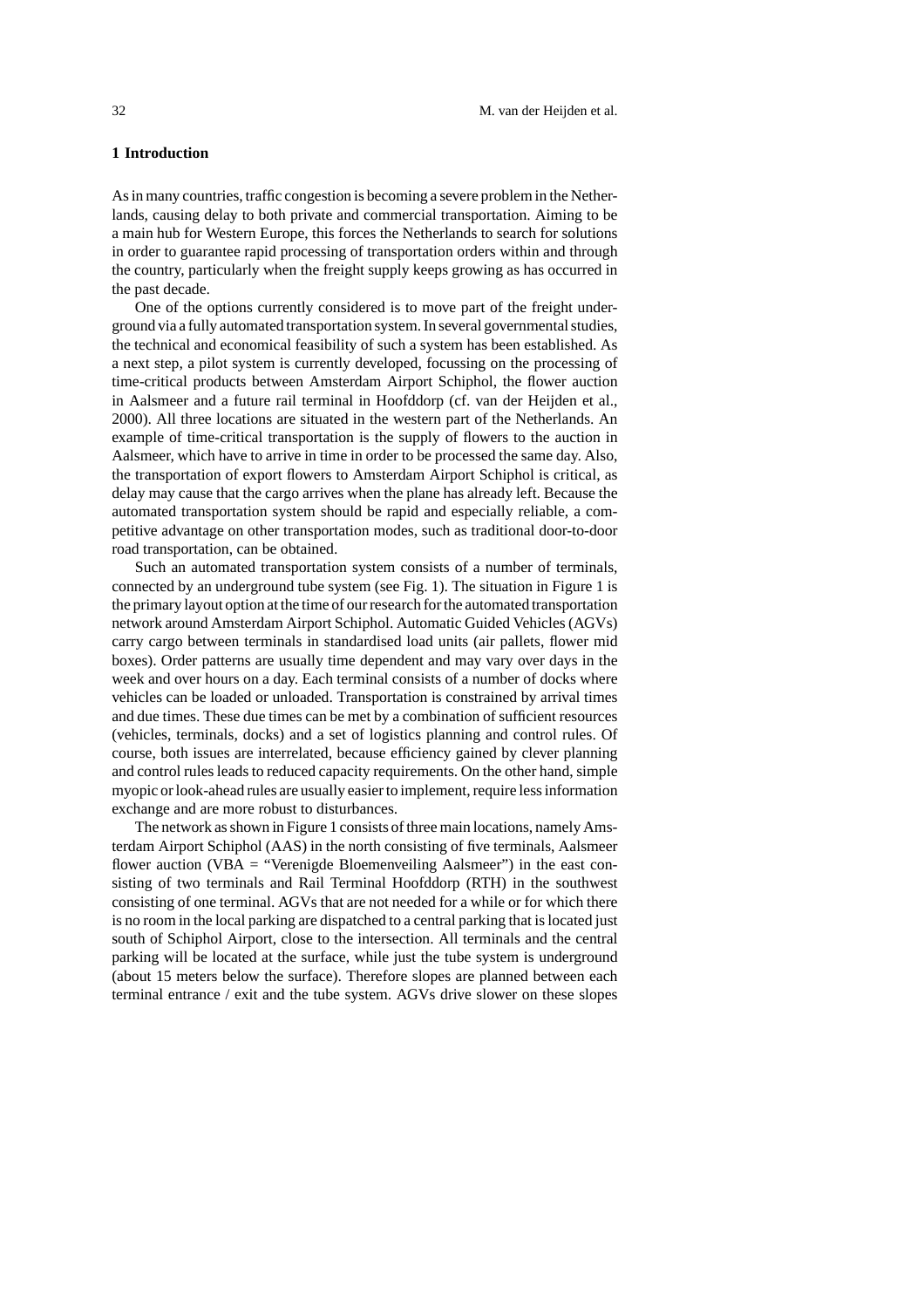

**Fig. 1.** A layout option for the automated transportation system around Amsterdam Airport Schiphol

than in the tube, which is included in the simulation model. The slopes have a length of approximately150 meters each.

A large part of the system has two-waytraffic, onlythe five terminals at Schiphol Airport are connected bya loop where onlyone-waytraffic (counter clockwise) is possible. To give an indication for the scale, the distance between RTH and VBA is approximately 10 km. Because of legal speed limitations on the terminals, a small terminal size is more efficient regarding throughput times. Furthermore, the terminal size has significant impact on construction costs, in particular in the case of subterranean construction. Therefore, parking capacity in a terminal is small, both in local parkings and at docks.

In this paper we shall discuss various options for the logistics planning and control of an automated transportation network as described above. Keyplanning decisions include:

- 1) emptyvehicle management, i.e. the pre-positioning of emptyvehicles in the network to anticipate known and predicted demand;
- 2) order release, i.e. the assignment of transportation orders to load docks in the terminal of origin;
- 3) order scheduling, i.e. the assignment of empty vehicles to loads at docks when starting a transportation job and the assignment of loaded vehicles to docks after arrival at the terminal of destination;
- 4) task allocation to docks, i.e. the assignment of load and/or unload activities. Depending on the logistics control concept chosen, these decisions can be taken separately or (partly) simultaneously.

Although we shall discuss a decision structure containing all these questions, this paper focuses on the issue of empty vehicle management. The scheduling of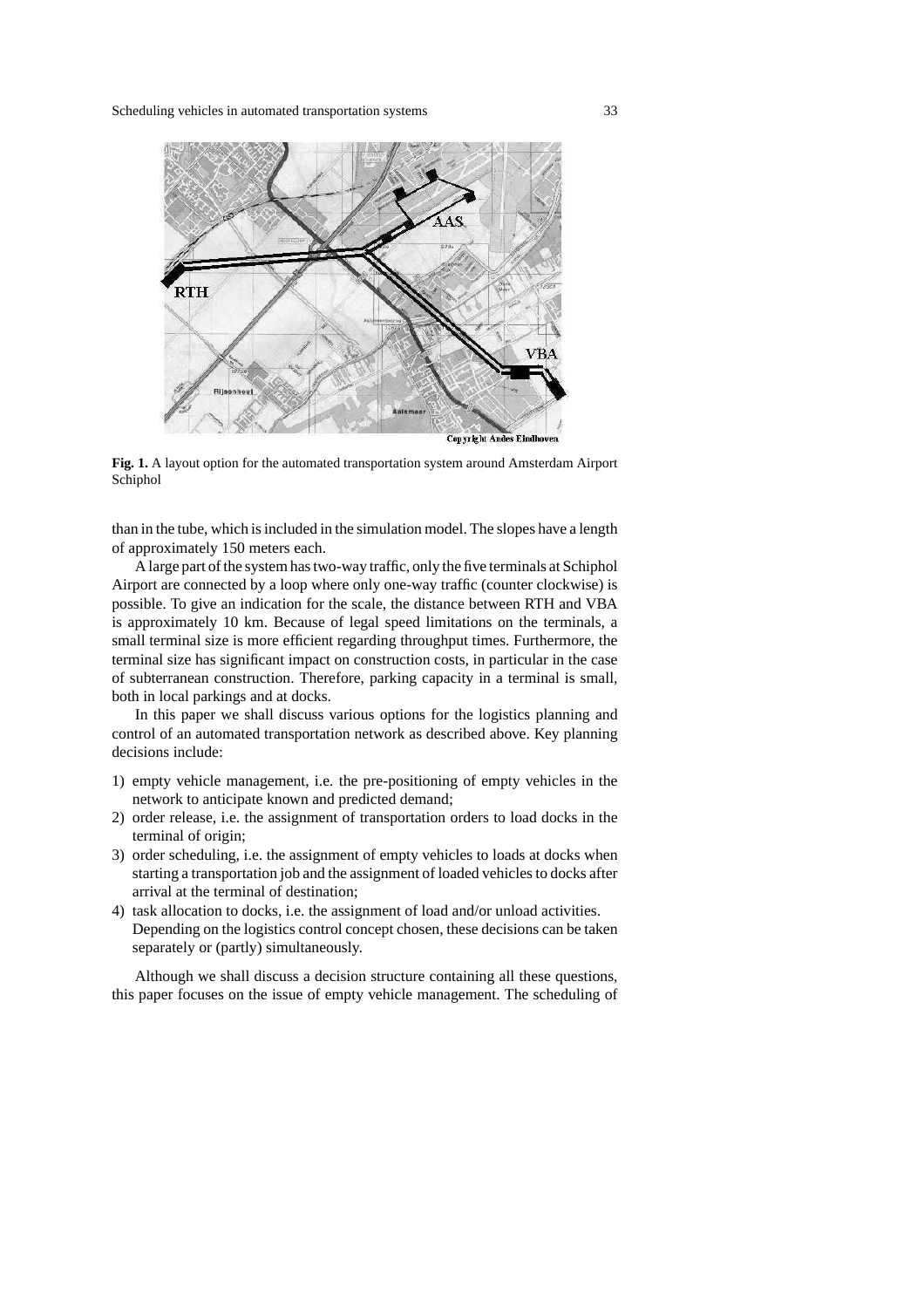empty AGVs is closely related to the scheduling of transportation jobs. Transportation jobs require empty AGVs and finished transportation jobs result in empty AGVs. Therefore we will study the planning of both empty vehicle travel and loaded vehicle travel. Especially, we are interested in the following subjects:

- **–** How do look-ahead policies compare to simple myopic planning rules?
- **–** What is the value of information about future transportation orders?
- **–** To which extent can central coordination contribute to a more efficient system, compared to decentralised planning and control?

These issues will be discussed for general transportation networks. The pilot project as discussed above serves as a test case. For ease of reference, we will describe the methodology in relation to our case study. We constructed an object-oriented simulation model based on the object-oriented simulation software eM-Plant and on the Logistics Modeling Framework as defined byVan der Zee (1997). This framework gives guidelines for a systematic construction of logistics simulation models. We used this model to test and evaluate the various options for empty vehicle management.

The remaining part of this paper is organised as follows. In the next section, we present the model for the transportation network, discuss the assumptions and describe the case study to which we applied our decision structure. An overview of related literature is given in Section 3. Section 4 deals with a decision structure of the logistics planning and control. Various options for empty vehicle management, the focus of our paper, are presented in Section 5. The simulation studywith numerical results, based on the case study, is the subject of Section 6. Finally, we summarise our main conclusions and give some directions for further research (Sect. 7).

#### **2 Model and assumptions**

We consider a closed transportation network consisting of a fixed number of origin / destination nodes (terminals), connected by an asymmetric road network, see Figure 1 for an example. Each terminal consists of a fixed number of docks, where vehicles can load or unload (one vehicle at a time), (see Fig. 2 for an example). The vehicles transport loads from the terminal of origin to the terminal of destination. Each vehicle can handle only one load at a time. A load may result from the consolidation of several small volume orders with the same origin and destination and similar due times. However, this is a separate decision that is not discussed in this paper. The route between a given origin-destination pair is fixed and determined in advance using a common shortest path algorithm. In the presence of uni-directional flow paths (as is the case in the pilot project), the distance matrix is asymmetric. When a vehicle is not needed for a while, it maybe parked in the terminal (local parking) or on a separate parking lot (a central emptyvehicle buffer) that can be considered as a network node.

Transportation jobs arrive in the system (e.g. as a result of train arrivals carrying multiple loads to be transported). The orders maybe (partly) known some time before the actual load arrival in the system. Each load has a specific *due time* before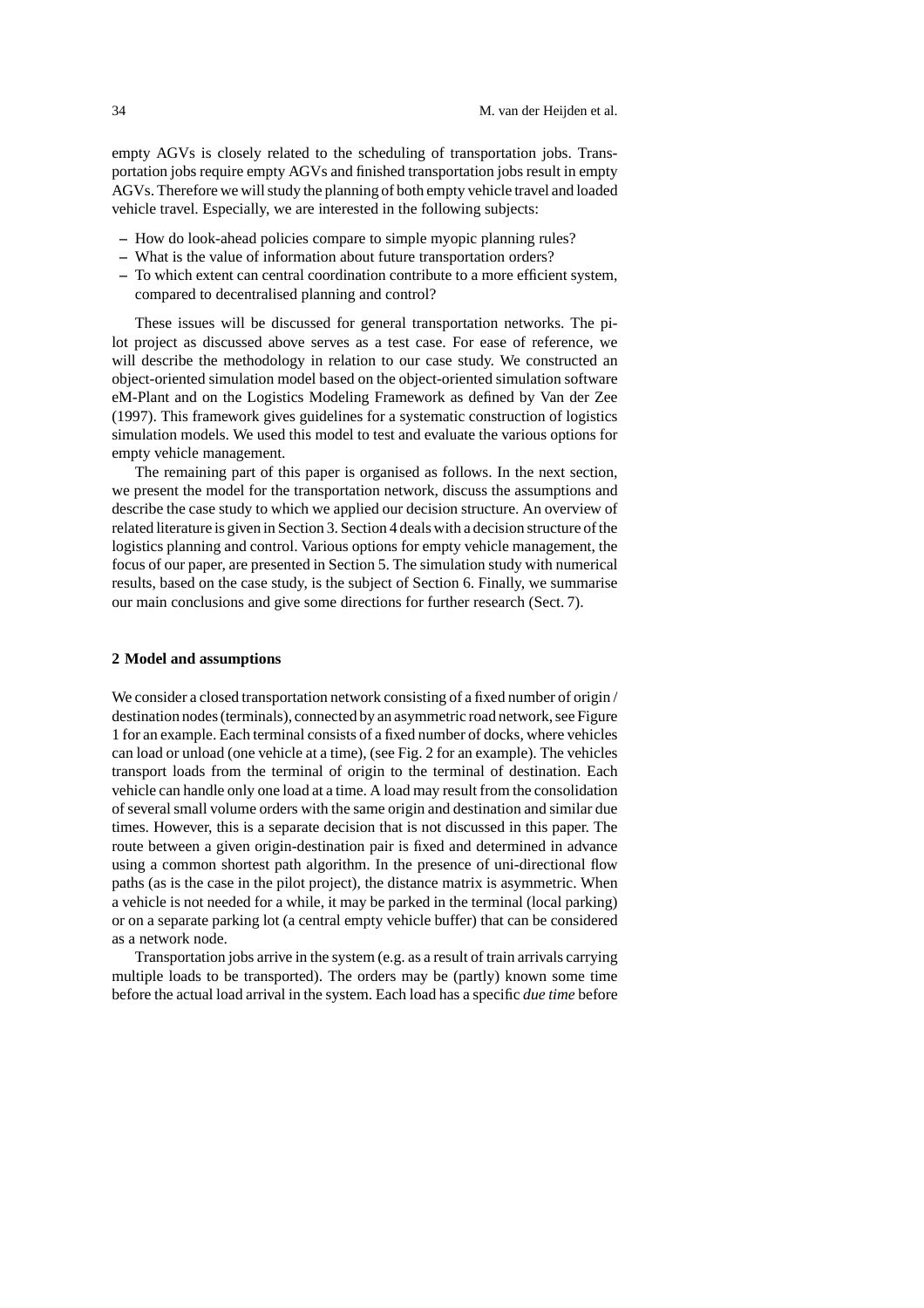

**Fig. 2.** Example of a terminal



**Fig. 3.** Order processing

which it should be delivered at the destination terminal, defined as the time at which the unload operation has to be finished. Key performance measures considered are:

- **–** the order throughput time, i.e. the time from order arrival at the origin until the job is unloaded at the destination;
- **–** the fill rate, i.e. the fraction of orders that is delivered before the due time;
- **–** the lateness, i.e. the difference between actual job completion time and due time
- **–** average emptyvehicle kilometres per day, being an indicator for energywaste and loss of vehicle capacity.

The processing of a transportation order is depicted in Figure 3. First an order is issued, which mayoccur some time before the actual arrival of the load. Next the load is moved to a dock (after the *order release* decision), where it waits for a vehicle to be assigned to (*order scheduling*). After arrival at the dock, the emptyvehicle picks up the load and drives to the terminal of destination. There it is assigned to an unload dock (possiblyafter some delayin the case of high utilisation), based on a second order scheduling decision. Then the vehicle drives to the dock and unloads as soon as the dock becomes free. After unloading, the transportation job is considered as completed, so further order handling is not considered. Then the vehicle is available to transport another order. Note that the order release and both order scheduling decisions maybe taken simultaneouslyor sequentially, depending on the logistics control concept chosen (cf. Sect. 4). With respect to the second option, it is relevant to note that there maybe a significant time lag between the three actions corresponding to the three decisions (say5-30 minutes in the Schiphol case). This maybe an argument to postpone the second and/or third decision. As mentioned before, an empty vehicle that cannot be used immediately can be

moved to a parking to wait for orders, either locally (possibly short waiting time, limited space) or centrally (possibly longer waiting times, high capacity). So an empty vehicle that has just unloaded may receive one of the following directions:

- 1) Move to another dock at the same terminal to pick up a load.
- 2) Move to a local parking to wait until a load order is assigned.
- 3) Move to another terminal, because it is expected or known that a (high priority) transportation order is available over there.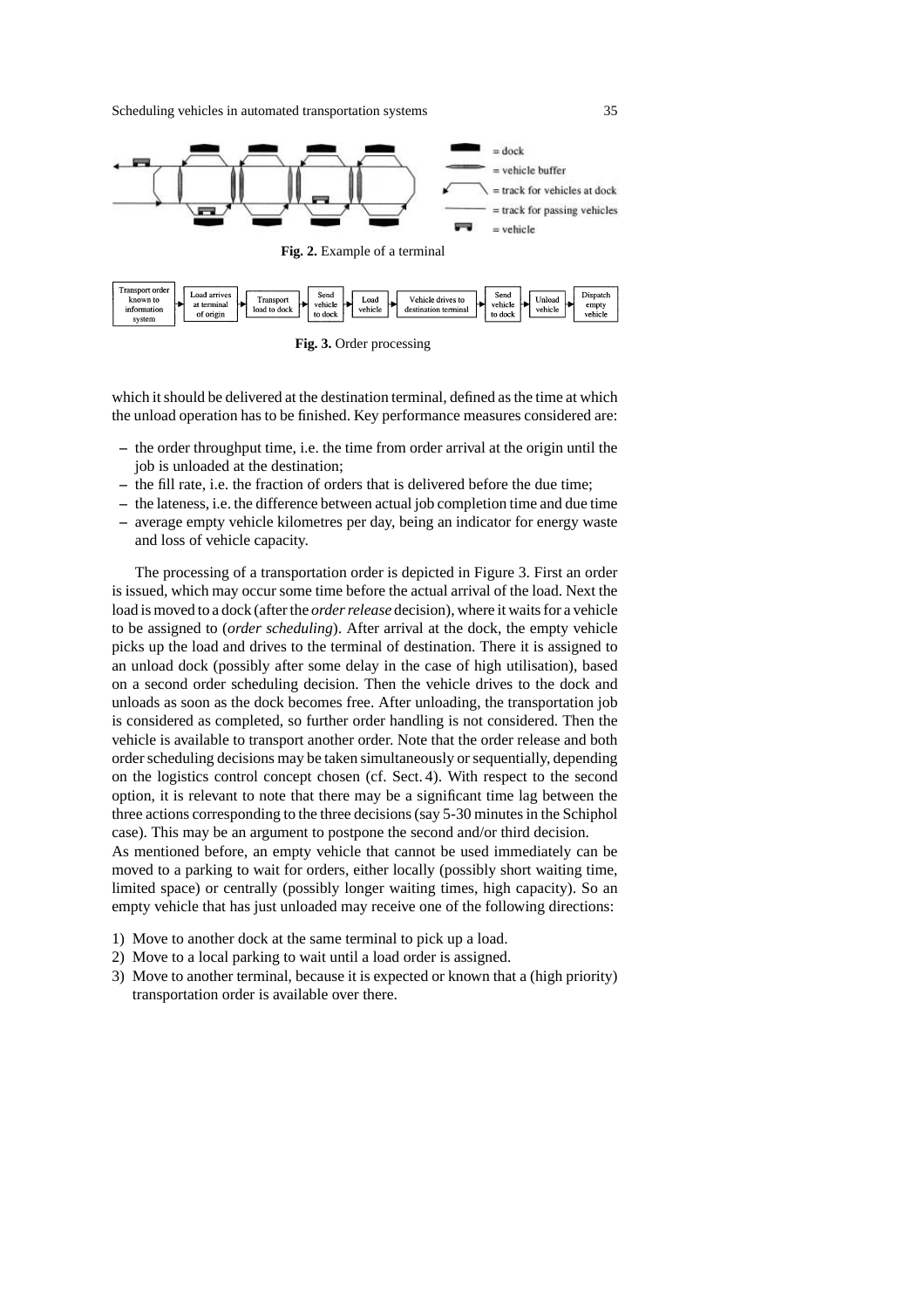4) Move to a central parking, because a transportation order for this vehicle is not expected in the short run and/or because there is no room in the local parking.

In our definition, empty vehicle management includes the decisions regarding these four actions. Note that additional actions maybe defined, such as vehicle repair after failure, vehicle maintenance and batterychanging or recharching. Although we skip these issues for convenience, we remark that the planning framework as discussed in this paper can be extended to include both failure and energymanagement (cf. Ebben, 2001).

Empty vehicle management is needed because transportation flows will generallybe unbalanced over time, i.e. the number of vehicles arriving in a time interval at a terminal differs from the number of vehicles to be loaded and dispatched in the same interval and from the same terminal. It is especially critical in situations where due times are tight and resource utilisation (vehicles, docks) is high. Therefore, we shall pay special attention to empty vehicle management.

Another part of the logistics control structure is the assignment of tasks to docks (load or unload). Obviously, it is most convenient if a dock can load and unload in random order without capacityloss. In some cases however, separation of incoming and outgoing flows maybe preferred for organisational and technical reasons. If the ratio between incoming and outgoing transportation flows is stable in time, docks can be dedicated to either load or unload activities. Otherwise, we mayconsider using dynamically dedicated docks whose function can periodically be switched (e.g. each hour). Then, the periodic decision how manydocks should load and how manyshould unload is referred to as task allocation to docks.

For the model as described above, we further make the following technical assumptions:

- 1) All vehicles are identical, so we have a homogeneous fleet.
- 2) The number of vehicles is fixed.
- 3) All orders have to be executed, even when they are late.
- 4) Loading and unloading times at docks varyover jobs; therefore these times are represented by independent and identically distributed random variables.
- 5) Travel times between nodes are deterministic and known in advance.
- 6) At the terminal entrance there are two infinite capacity FIFO vehicle buffers, one for loaded and one for empty vehicles.

Regarding the last assumption, we note that queuing in front of the terminal entrance mayoccur if an arriving vehicle cannot be assigned to a free destination in the terminal (dock, parking) or if the destination to which it has already been assigned is occupied. In practice, these queues operate according to the First-In, First Out (FIFO) principle. Separate queues for loaded and empty vehicles offer flexibility to set priorities for either job types. Although infinite queuing capacity implies that terminal parking capacity may be omitted from vehicle planning, queuing mayhave impact on the logistics performance. The reason is that loaded vehicles cannot overtake in the queue whereas this maybe desirable because of different job priorities.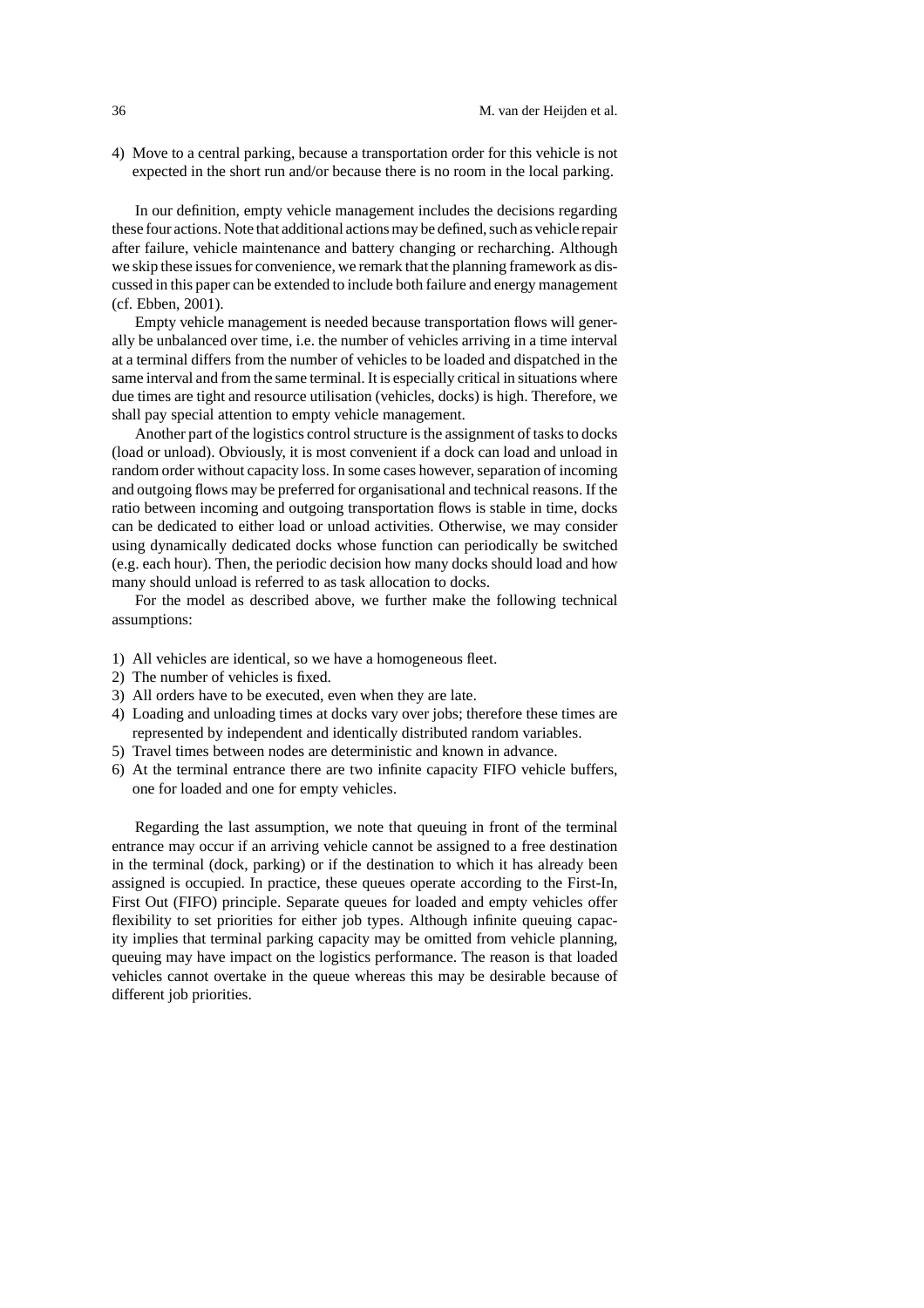In contrast to travel times, the *order handling times* mayfluctuate considerably between orders having the same origin and destination. These handling times consist of

- **–** variations in loading and unloading time,
- **–** waiting times at the destination terminal (which depend on the time-dependent work load)
- **–** dock-dependent distances between dock and terminal entrance/exit.

For a specific job, the handling time can onlybe observed *after* job completion, whereas this value is needed for planning *in advance*. As the actual handling time of a specific job is unknown at the time of planning, we treat these as random variables for which the mean and standard deviation can be estimated (cf. Sect. 4 for more details).

#### **3 Literature**

Related literature includes AGV scheduling in internal transportation systems and vehicle scheduling in other external transportation systems (rail, road) and container scheduling.

Vehicle selection and dispatching rules are important for a good performance in AGV systems. Vehicle dispatching involves a decision rule for selecting a vehicle or dock for a specific transportation order. Egbelu and Tanchoco (1984) classifythe dispatching rules into two categories, vehicle and work center initiated dispatching, and evaluate some heuristic rules. Klein and Kim (1996) propose various multicriteria dispatching rules and show better performance than single-criteria rules. These rules do not take into account the precise timing of operations. Because timing is important in the case of limited dock capacities, a scheduling approach can be used. Akturk and Yilmaz (1996) propose an analytical model to incorporate the AGV system into the overall decision-making hierarchy. Ulusoy and Bilge (1993) make the scheduling of AGVs an integral part of the overall scheduling activity; machines and AGVs are scheduled simultaneously.

Directly related to the vehicle dispatching problem is the problem of positioning idle vehicles. The most common objective is to minimize the maximum or mean response time. Kim and Kim (1997) propose a procedure to determine the home location of idle vehicles in a loop layout in order to minimize the mean response time, while Hu and Egbelu (2000) present a framework to determine the optimal home locations in a unidirectional AGV system. They evaluate an exact solution approach and a heuristic algorithm. Gademann and Van de Velde (2000) show that the problem of determining the home location of idle vehicles in a loop layout in order to minimize maximum response time is solvable in polynomial time for any number of AGVs. The same is true when the criterion minimum *average* response time is used. These papers deal with so-called dwell-point strategies, i.e. the positioning of vehicles that are currently not needed for transportation. The focus is on AGV systems for internal transport in a warehouse or production facility. Usuallysuch networks are relativelysmall. On the other hand, we consider *external* transport between various facilities, in which case the networks are much larger. As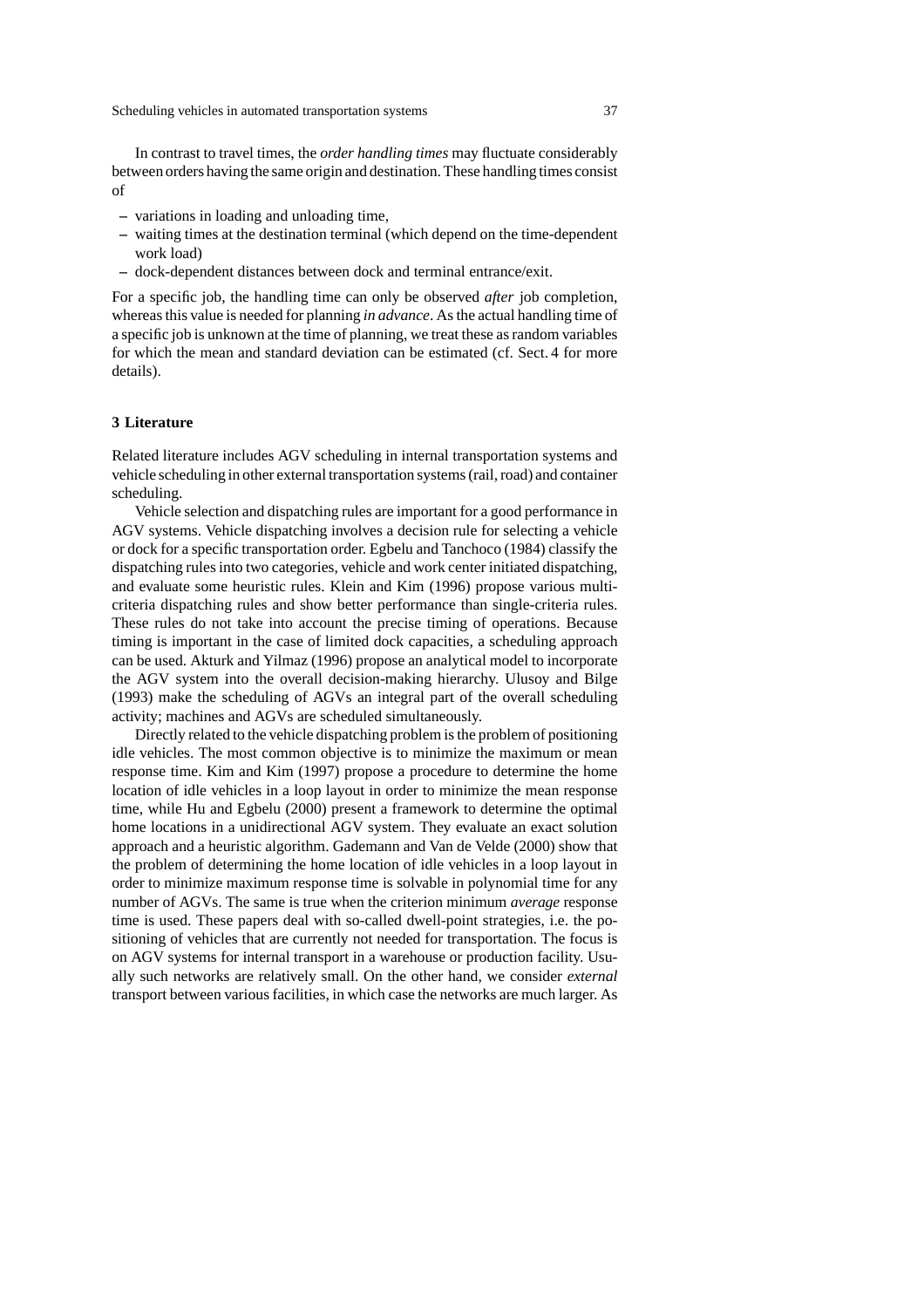a consequence, the response time for an emptyvehicle to arrive at its destination is substantial, and the system status may change significantly in this period (high priorityorder arrivals, equipment failure or recovery, etc.). Hence the emptyvehicle management in this paper differs from the usual idle vehicle positioning in AGV networks.

One of the first papers in the other related area, empty vehicle management, is by White and Bomberault (1969), who model the allocation of empty freight cars in a railroad system with deterministic demand as a transhipment problem. Later on, Jordan and Turnquist (1983) formulated a dynamic model for empty vehicle allocation with stochastic demand and stochastic travel times. A recent contribution is byHolmberg et al. (1998), who develop an optimisation model for a situation with deterministic supply and demand, pre-specified train schedules, heterogeneous fleet and limited train capacity. In the field of empty truck distribution, especially Powell has done a lot of work. Powell et al. (1988) describe the basic problem setting, where a practical solution is given for empty truck repositioning for a full truckload carrier in the United States under uncertain demand. Theoretical improvements and model extensions are presented amongst others in Cheung and Powell (1994), Powell (1996) and Powell and Carvalho (1998). A recent example of empty container allocation is by Cheung and Chen (1998), who construct a singlecommodity stochastic network flow model for the distribution of empty containers under random demand and transportation capacities.

For a literature review of earlier work in the area of empty vehicle management, we refer to Dejax and Crainic (1987). They present an overview and classification of emptyvehicle allocation models. We can relate our model to the classification scheme of Dejax and Crainic (1987) as follows: We have an operational model for empty vehicle dispatching with single transportation mode and homogeneous fleet in a dynamic setting with stochastic demand.

If we compare our model to available literature, we see that the model as discussed by Powell (1996) shows the most similarities. However, there are some important differences:

- 1) We face capacity restrictions at each network node, arising from a limited number of load docks and unload docks.
- 2) The time horizon is veryshort compared to applications in railcar distribution, truck distribution or container distribution. While in existing applications the planning horizon covers at least a couple of days, we have to plan for at most a few hours. Orders are known onlya short period in advance and should be processed very rapidly. This implies that a relatively high planning frequency and hence fast planning methods are required. From a computational point of view, a heuristic approach seems to be more suitable in this situation than timeconsuming optimisation models.
- 3) We focus on attaining customer service levels, measured byfill rates, instead of cost minimisation.
- 4) We allow an asymmetric road network, which is quite uncommon in other applications.
- 5) The presence of terminals requiring operational control rules for order release and scheduling asks for a proper planning decomposition. A logical choice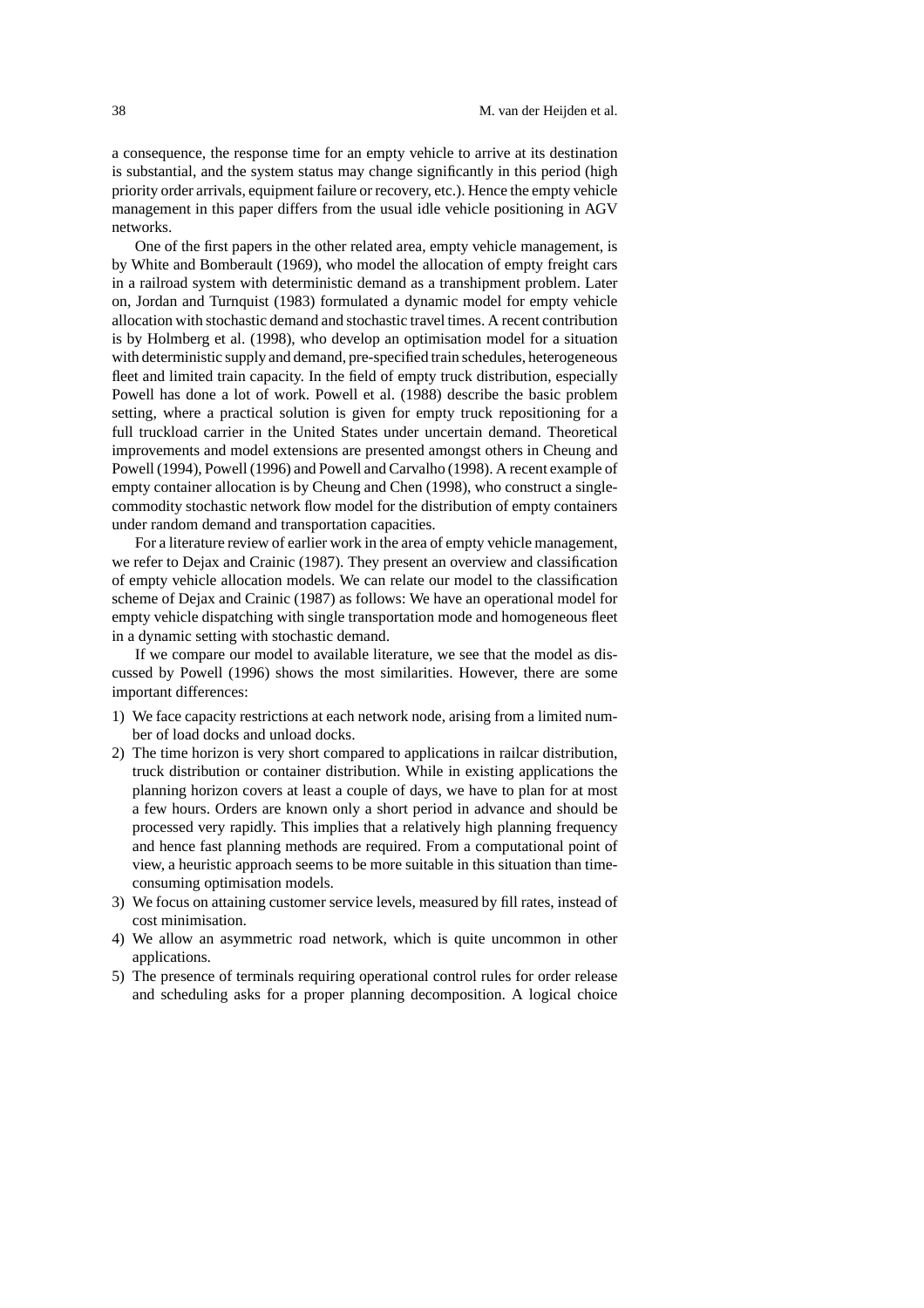is to use a hierarchical empty vehicle planning procedure, namely a *global* empty vehicle manager to distribute vehicles between network nodes (terminals, central parkings) and a *local* empty vehicle manager covering the assignment of load orders or empty vehicle dispatch orders to the vehicles available within a node. For local empty vehicle management, we can use principles from AGV dispatching and positioning of idle vehicles.

To our knowledge, emptyvehicle management in such a setting has not been discussed before in the literature.

#### **4 Decision structure and options for planning and control**

As stated in the introduction, the amount of information used and the level of planning coordination can affect the logistics performance significantly. It is likely that the best system performance can be attained if all major decisions (order release, order scheduling, task assignment to docks and emptyvehicle management) are taken at a central level using all system information available. This implies that one central organisational unit should be responsible for integral system planning and that all relevant information should be available at this central level. The relevant information includes

- 1) order information (for known and forecasted orders):
	- a. the origin and the destination
	- b. the arrival time and the due time
	- c. the current status (load in process, waiting to be processed or still to arrive)
- 2) vehicle information:
	- a. the current status (driving loaded, driving emptyand assigned to an order, empty and unassigned)
	- b. the current (approximate) location and destination
	- c. the expected finishing time of the current activity
- 3) dock information
	- a. the current status (assigned loading or unloading task; free or occupied)
	- b. the expected finishing time of the current activity

Order information and dock information are usually readily available at the local terminal level, but it takes more effort to collect and maintain this information centrally. As a consequence of frequent data alteration, extensive and reliable data exchange is essential, leading to an extensive (and possibly vulnerable) information and communication system. A compromise may be to exchange aggregate information only, such as the number of load jobs for the next period at each terminal (without knowledge of destination or due times). Furthermore, central authority causes additional communication with local authorities such as terminal managers. Also, it may be more difficult for a central authority to react quickly on unexpected events such as equipment failure and the arrival of rush orders. Local responsibility and authoritycan be more flexible in this respect. A prerequisite is that the two hierarchical layers should communicate in a simple, yet efficient way. A local control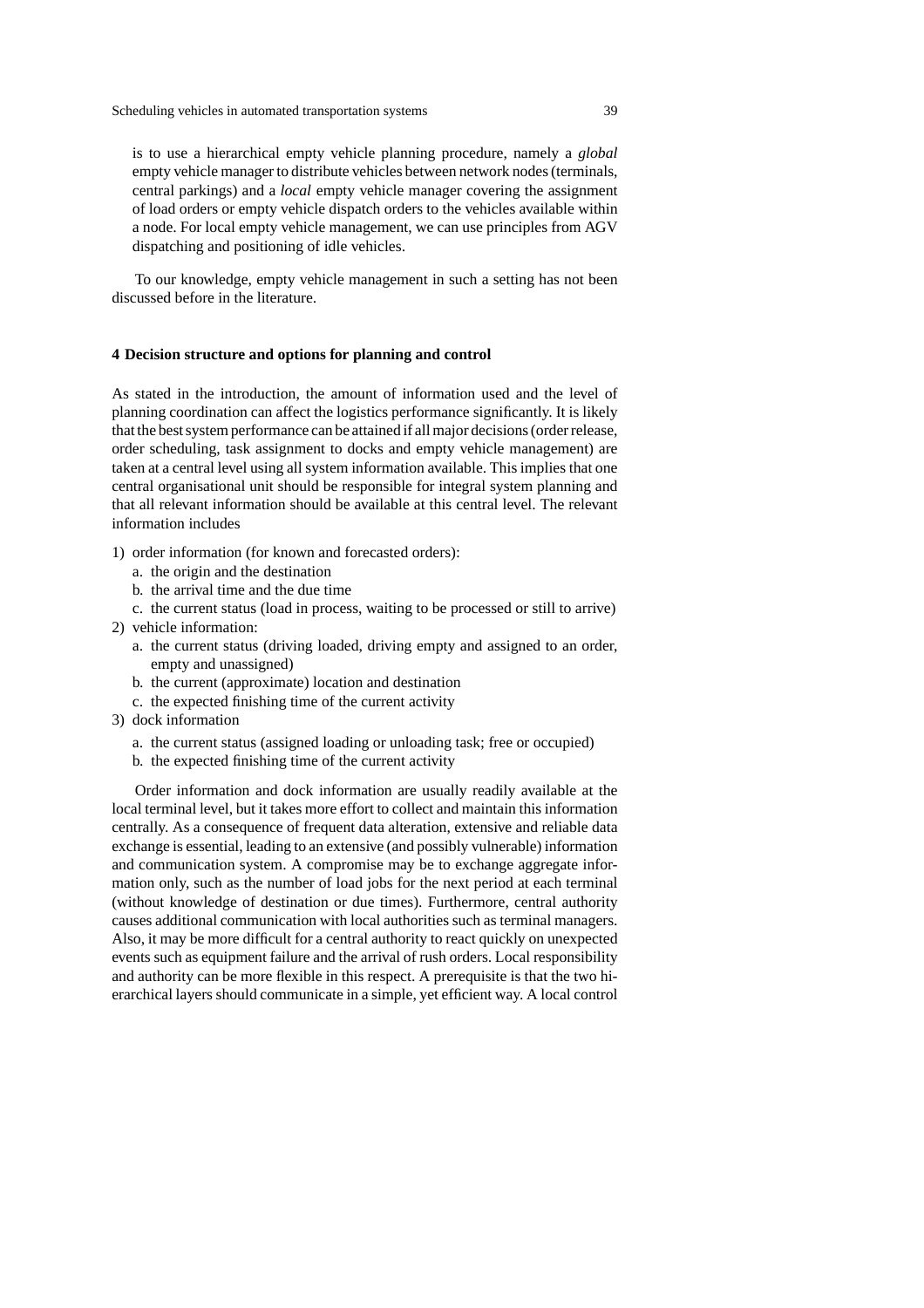approach will therefore be the basis of our control framework. Still, we shall analyse the effect of local versus central decision making on the logistics performance.

When decisions are taken at a central level, it is possible to take the order release and order scheduling decisions at once. That is, the central authoritymaydecide simultaneouslyat which dock an order should be loaded bywhich AGV and at which dock the AGV will unload at the terminal of destination. Because there can be a significant time lag between the load and unload activity(up to half an hour in our case study), it is not guaranteed that the second order scheduling decision is still optimal when the AGV arrives at the terminal of destination. If congestion and/or AGV failures cause (unpredictable) fluctuations in the travel times, the actual AGV queue length for each dock at the destination terminal can be different from the expectation at planning time. In such a situation, it can be preferable to postpone the second order scheduling decision. The latter will happen automatically in a local control concept.

As total system behaviour is mainly affected by empty vehicle management, we focus on this decision area. We choose some plausible decision rules for the other four decision areas. Further analysis of the impact of local decision rules is a separate research topic. In this section, we describe the rules for order release, order scheduling and task assignment. Further we give the general outline of empty vehicle management. Variants for the latter decision area are discussed in Section 5.

To define the decision rules in this section and the next section, we use the following notation:

- $i, j$  = node index (terminal, central parking)
- $n = order index$
- $k =$  vehicle index
- $t_0$  = current clock time
- $tK_n$  = time at which order n is known in the system
- $tA_n$  = arrival time of order n (load arrives at terminal of origin)
- $tD_n$  = due time of order n, i.e. the latest time at which order n should be unloaded at the terminal of destination
- $tL_n$  = latest departure time of order n (see below for the calculation)
- $sL_n$  = the latest time that an empty vehicle has to be dispatched in order to pick up load n before the latest departure time  $tL_n$
- $\tau_{ii}$  = the travel time of a vehicle from the exit of node i to the entrance of node j
- $H_{ii}$  = handling time for an order to be transported from node i to node j, consisting of loading time, travel time, waiting time and unloading time; for planning purposes,  $H_{ii}$  is modelled as a random variable with mean  $E[H_{ii}]$  and standard deviation  $\sigma[H_{ii}]$

Note that the order handling time is *not* equal to the throughput time, as the latter also includes the time that the order has to wait for an empty AGV.

#### *4.1 Order release*

Byorder release we mean the assignment of transportation orders to load docks in the terminal of origin. The procedure is as follows. At each dock, one or more loads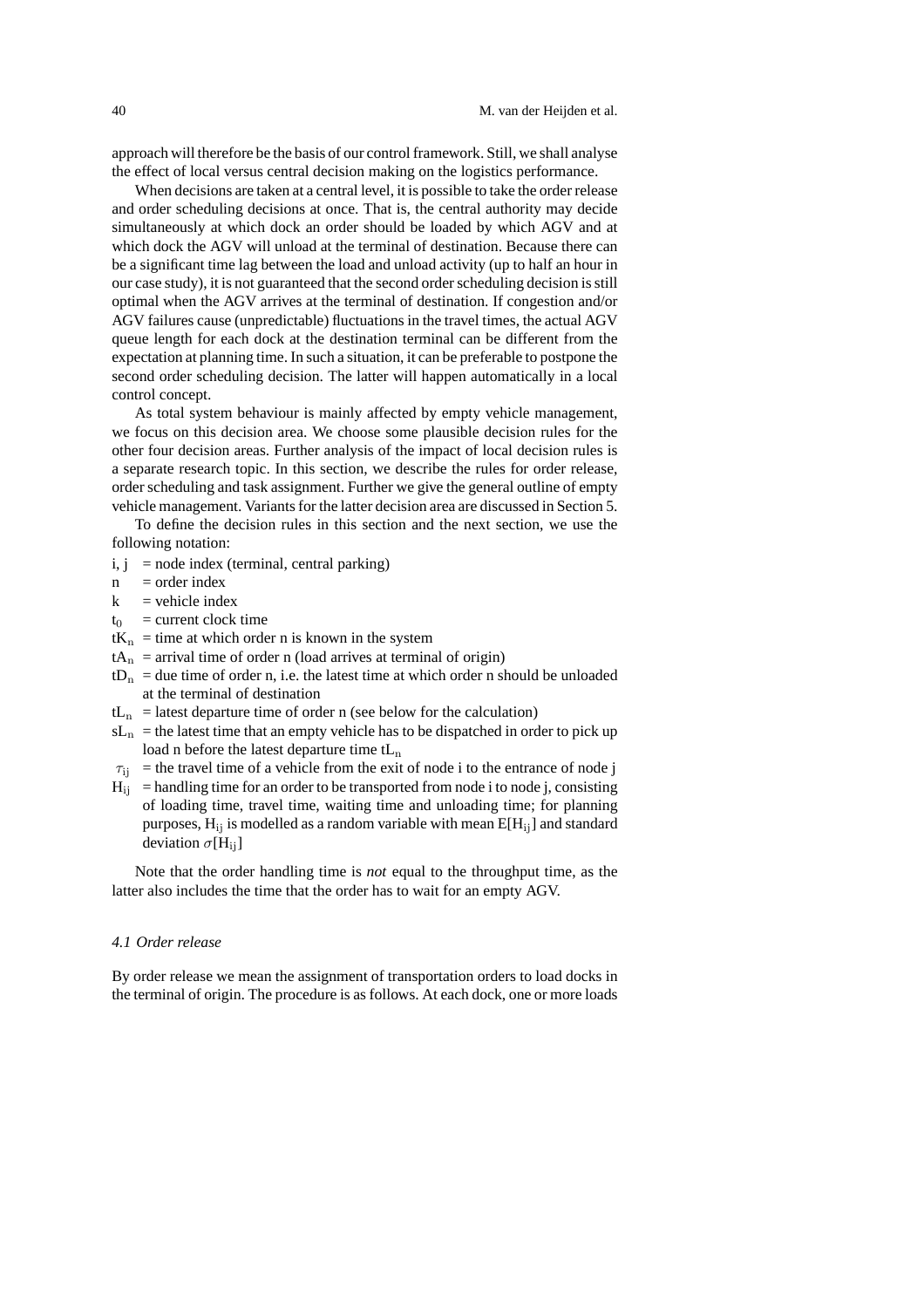can be placed in a small dock buffer, waiting to be loaded. When a load arrives at the terminal of origin, it is assigned to the load dock having the shortest queue of unprocessed orders. If all load dock buffers are occupied (which will generallybe true in peak periods), the load waits at the terminal until a buffer position becomes free. At that time, the order with highest priority is released to the dock where a vacancyarises. This implies that the general load buffer at the terminal should have random access (orders can be released in any arbitrary order, independent of the arrival order). The load buffers at the *docks* can both be random access buffers or channel-like devices. In the latter case, orders cannot overtake. We use the latter assumption in our case study, but modification to random access buffers is straightforward within our logistics control framework.

Priority is assigned to the orders according to the minimum latest departure time tL<sub>n</sub>. For each order, this time tL<sub>n</sub> is set such that the due time for order n is met with high probability:

$$
tL_{\rm n} = tD_{\rm n} - E[H_{\rm ij}] - k\sigma[H_{\rm ij}] \tag{1}
$$

where k is a safety factor. The term  $k\sigma[H_{ii}]$  allows for (time-dependent) fluctuations in the handling time, caused by

- **–** variation in load and unload times;
- **–** possible variation in transportation times (congestion effects, variation in route length depending on the dock and/or local parking choice)
- **–** (unpredictable) waiting time at the terminal of destination depending on the work load.

Note that the mean and standard deviation of the handling time can be estimated using a standard exponential smoothing procedure (see e.g. Silver et al., 1998).

Order release according to the priority rule based on minimum latest departure time is applicable to most look-ahead rules for empty vehicle management (Sects. 5.1 and 5.2). However, integral planning of empty vehicles may conflict with this priority rule and therefore the order release heuristic may be overruled (see Sect. 5.3 for more details).

#### *4.2 Order scheduling*

Order scheduling defines the start times for load orders and unload orders at a dock. That is, an empty vehicle is assigned to a specific order and dock to pick up the load at the origin terminal and a loaded vehicle is assigned to a dock at the destination terminal. Here we have to take into account that a limited number of positions maybe available to park vehicles at each dock, e.g. one or two. If all positions are occupied, a vehicle cannot be sent to a dock, because it could block other traffic in the terminal. Then a vehicle can either wait in front of the terminal entrance or drive to the local parking if there is space left. For both parts of order scheduling (load orders and unload orders), we shall use simple decision rules:

**–** A vehicle that becomes available for loading at a terminal is assigned to the load dock with the highest priority order that is released but not yet scheduled (i.e.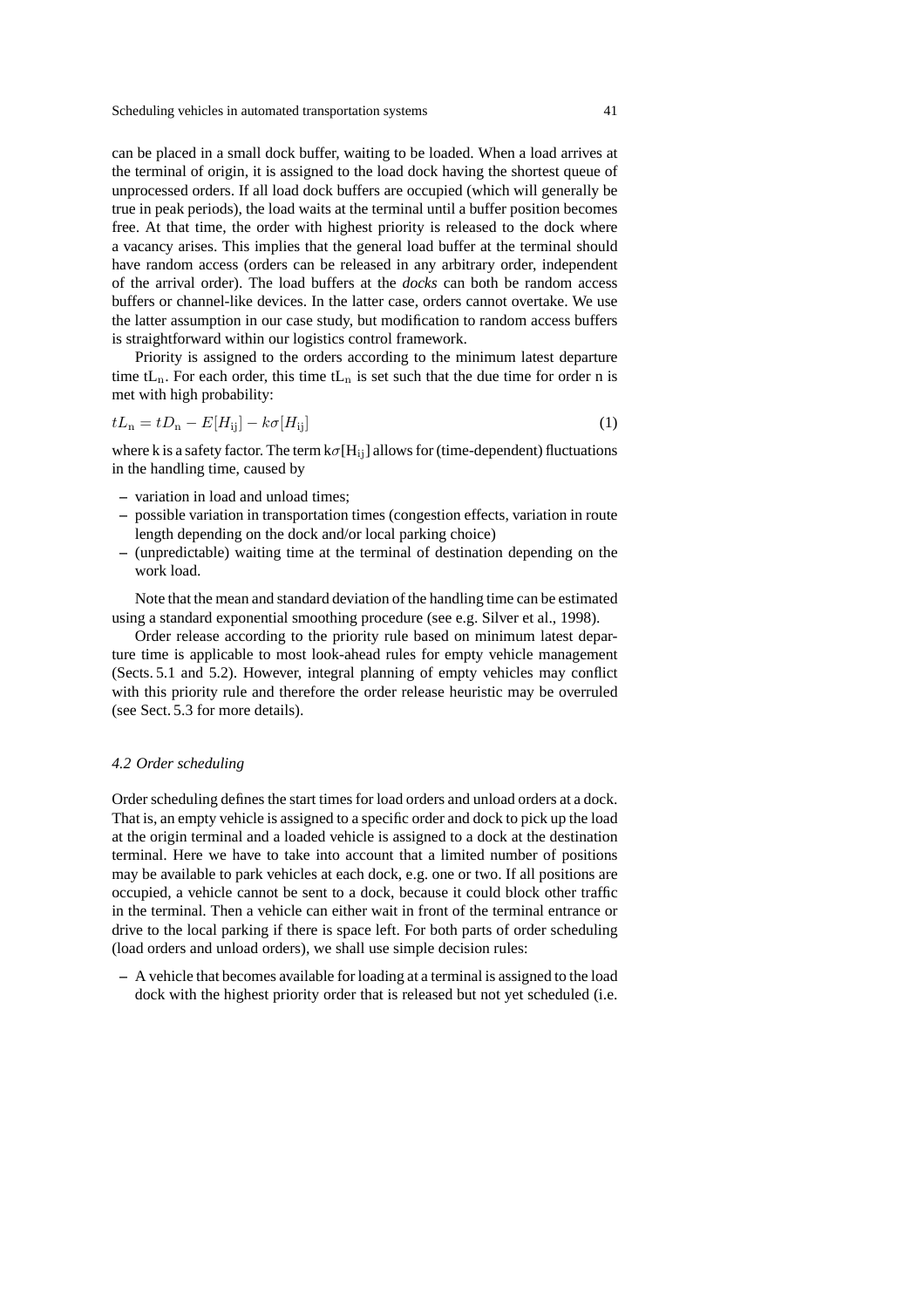no vehicle is assigned); it is dispatched to that dock if a free AGV position is available, otherwise it is sent to a local parking to wait until it can be dispatched to the dock.

**–** A vehicle arriving at the terminal of destination is assigned to the unload dock with the shortest queue if a free AGV position is available, otherwise it is sent to a local parking to wait.

#### *4.3 Task allocation to docks*

Assigning load and/or unload activities to docks (time-dependent docks dedication) should obviouslybe based on the expected number of load orders and unload orders in the system. Tasks are changed periodically only, so that (i) incoming and outgoing product flows can be clearly separated and (ii) the allocation of dock capacity can be fitted to the expected work load. The period during which the task allocation at a terminal is fixed should preferably be not too short and tuned on the frequency in which the balance between load and unload orders changes. For this decision, simple rules of thumb can be used. For example, choose the number of load docks and unload docks such, that the utilisation is balanced for orders that have to be handled in the next period (with latest departure time as selection criterion for load jobs that have to be handled). We refer to Ebben (2001) for more details.

#### *4.4 Empty vehicle management*

Empty vehicle management can be considered at two hierarchical levels, namely at network level (how to allocate empty vehicles amongst terminals and central parkings) and at terminal level (how to handle an emptyvehicle in a terminal). Although it is possible to consider these decisions simultaneouslyin a central decision setting, a hierarchical decision structure seems to be more convenient. At a local level, it is easier to react on unexpected events, such as the arrival of rush orders and the failure of docks or vehicles. At a network level, we can focus on balancing vehicle flows without taking into account all detailed events at terminals. If local problems are solved locallyand network problems centrally, we can construct a relativelysimple and robust control structure without excessive information traffic. To this end, we distinguish between *global empty vehicle management* that covers the network level and *local empty vehicle management* that covers the terminal level. Such an approach is to be preferred from a practical point of view, but requires coordination between the two hierarchical levels. Variants for both levels are discussed in the next section.

#### **5 Options for empty vehicle management**

In this section, we shall discuss four options for empty vehicle management (EVM). We shall focus on global empty vehicle management and explain the connection to the local empty vehicle manager per option. The variants differ with respect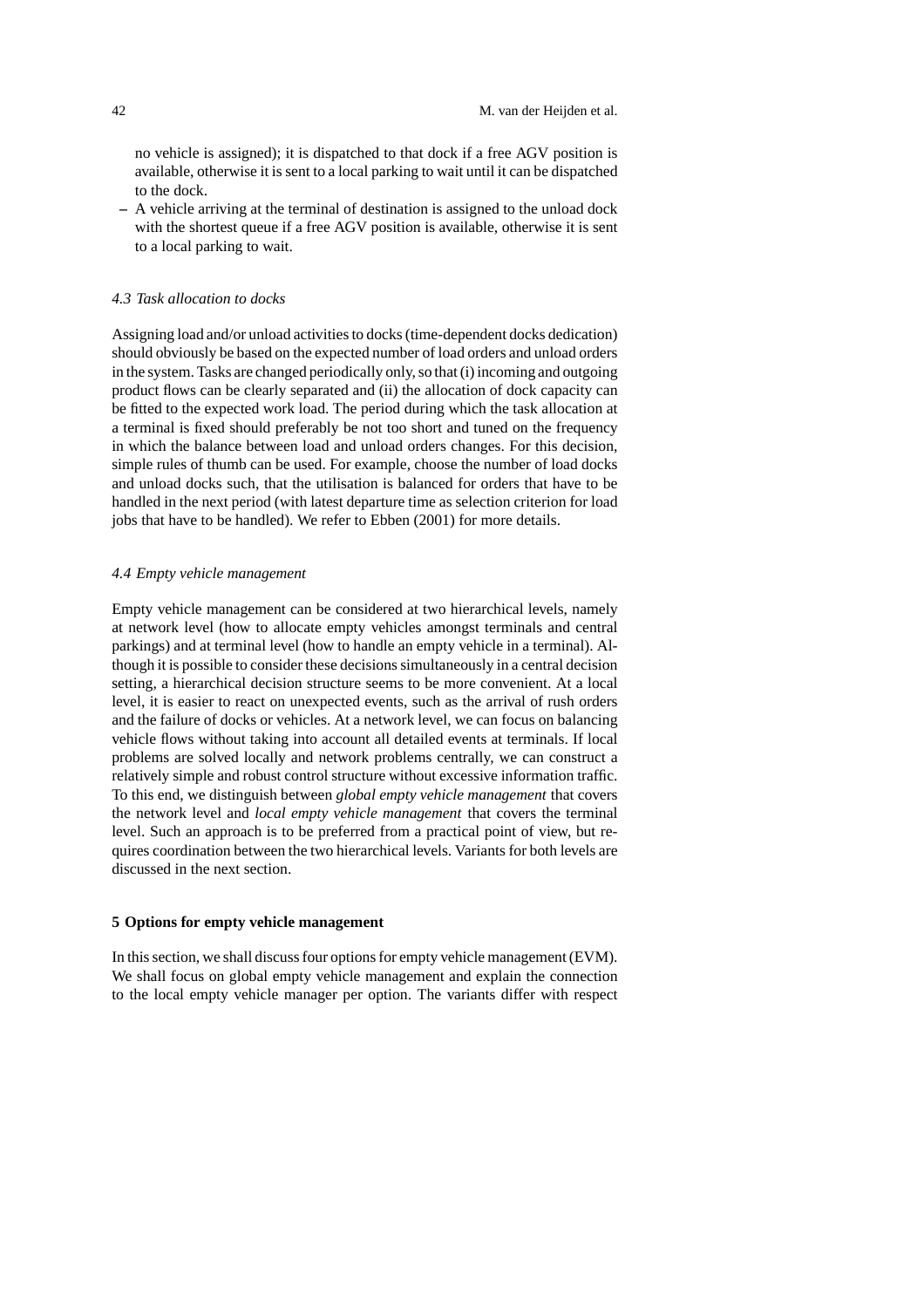| Variant for EVM                        | Central information                                                                                                                                                  | Coordination |
|----------------------------------------|----------------------------------------------------------------------------------------------------------------------------------------------------------------------|--------------|
| EVM1:<br>FCFS, myopic                  | 1. release time and route for<br>• orders present<br>2. vehicle status, location and time ready                                                                      | local        |
| EVM <sub>2</sub> :<br>FCFS, look-ahead | 1. release time and route for<br>• orders present<br>$\bullet$ future orders known<br>2. vehicle status, location and time ready                                     | local        |
| EVM3:<br>Hierarchical<br>coordination  | 1. release time, latest departure time and route for hierarchical<br>• orders present<br>$\bullet$ future orders known<br>2. vehicle status, location and time ready |              |
| EVM4:<br>Integral planning             | 1. release time, latest departure time and route for central<br>• orders present<br>$\bullet$ future orders known<br>2. vehicle status, location and time ready      |              |

Table 1. Variants for empty vehicle management (EVM)

to the amount of information used and the level of coordination (see Table 1 for an overview). The names mentioned in the table primarily refer to the operation of the global empty vehicle manager. The first two variants are merely on-line dispatching rules that react on each order arrival. The last two variants however are capacity planning procedures that rebalance vehicle flows periodically. The next three subsections will describe the variants in more detail.

#### *5.1 Local coordination using dispatching rules (EVM1 and EVM2)*

*5.1.1 First-come-first-served (EVM1).* The simplest variant of global empty vehicle management (EVM1) is to dispatch available vehicles to terminals on a First-Come-First-Served (FCFS) basis. Vehicle requests arrive at the global emptyvehicle manager at times  $tA_n$ . At any point in time, the set of available vehicles is defined as:

- **–** emptyvehicles that are not dispatched to a terminal yet, i.e. vehicles that are waiting in or driving to a (local or central) parking,
- **–** loaded vehicles that can be assigned a next order, to be processed when the current order is finished.

Hence every vehicle (loaded and empty) has as attribute the location where the next order should be picked up. Available vehicles are vehicles without next pickup location. Note that a vehicle becomes available for assignment if it starts loading at a dock in the terminal given by its next pickup location. The time at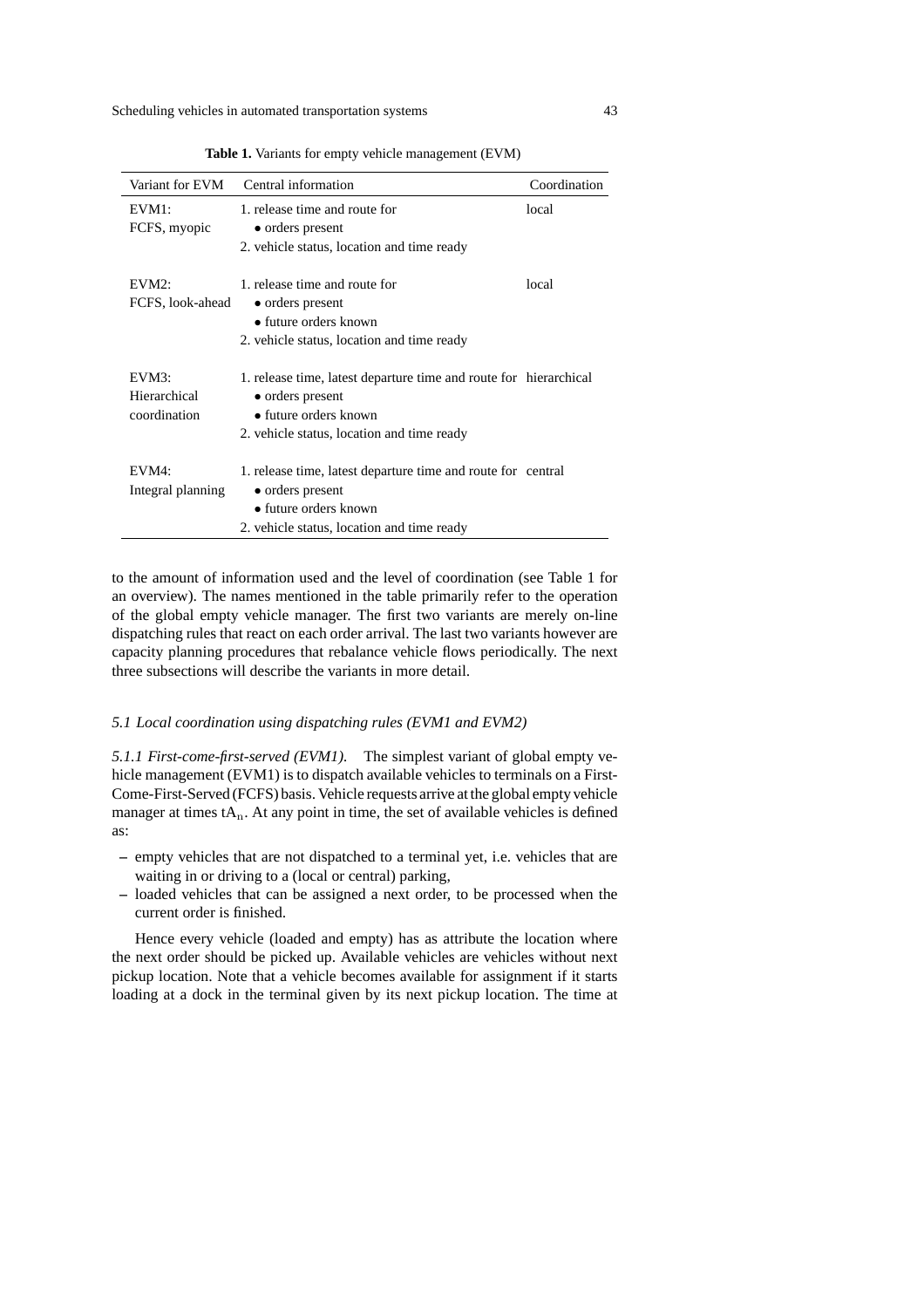which this vehicle can pick up the next order can be estimated from the expected order handling time.

Now the procedure for *global empty vehicle management* is as follows. Each time when a load, say index n, arrives at a terminal i (at time  $(A_n)$ ), the global empty vehicle manager receives a vehicle request. If there are still vehicles available, the vehicle that is nearest to terminal i is dispatched. This is the vehicle with the earliest expected arrival time at terminal i. Computation of this time depends on the current status and location of the vehicle. If no vehicle is available, the request is added to a backorder list. This backorder list is sorted according to order arrival. As soon as a vehicle becomes available, the first request from the backorder list is satisfied.

As mentioned in the previous section, *local empty vehicle management* handles empty vehicles *within* the terminal. The following two events require a decision:

- 1) An empty vehicle arrives at the entrance of terminal i, having i as next pickup location. The vehicle may have already been assigned to a dock to pick up an order, but in the case of a local control concept, this decision has not been taken yet (see Sect. 4). In the latter case, the order scheduling has to decide upon the load dock to be assigned. If all load docks are occupied or no unassigned load orders are present, the empty vehicle is sent to a local parking. If the local parking is full, the empty vehicle waits in front of the terminal until room becomes available.
- 2) A vehicle becomes emptyafter it has unloaded at some dock in terminal i.
	- a. If it has no next pickup location, it is directed to the nearest central parking. In periods of heavy traffic, this situation is not likely to occur because the backorder list will not be empty then.
	- b. If it has a next pickup terminal  $j\neq i$ , the vehicle is dispatched to terminal j (this has already been decided by the global empty vehicle manager). If an order with the same destination is available at the terminal and a load dock is available too, the vehicle loads this order. In this way, empty vehicle dispatch from the terminal and order processing can be combined without significant delay.
	- c. If it has terminal i as next pickup location, a load is assigned to it (via order scheduling), if possible. If the vehicle cannot be assigned to a load dock, it is sent to a local parking. If the local parkings are full, the vehicle is dispatched to the nearest central parking with notification to the global empty vehicle manager. As the vehicle was assigned to pick up an order, the global empty vehicle manager immediately dispatches the nearest available vehicle to terminal i as replacement. If no other vehicle is available, the request is inserted at the top of the backorder list. As another option, one maypostpone the replacement until free space becomes available at the terminal. However, then significant time maypass until the free space is occupied, because of the relative long travel times for external transportation systems that we have in mind. Therefore we decided to implement an immediate reaction by the global empty car manager.

Note that a simple FCFS rule maynot be as bad as it seems, because orders are released in each terminal according to a latest departure time priority rule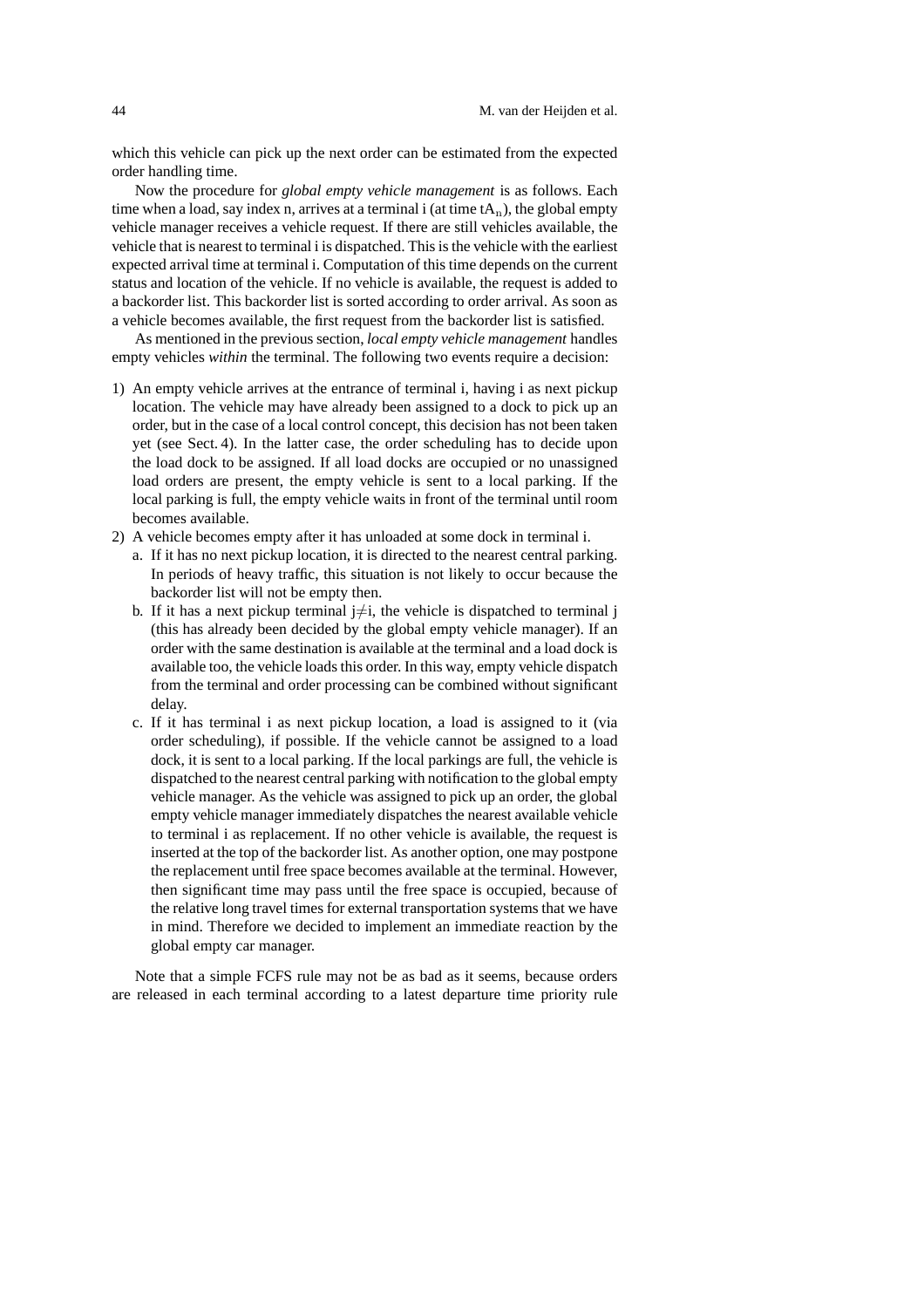(see Sect. 4) and because empty vehicle dispatch is combined with load orders if possible.

*5.1.2 Look-ahead variant (EVM2).* If orders are known some time in advance (for example  $1/2-1$  hour), we may use this information to improve the planning procedure. When order n becomes known in the system (at  $tK_n$ ), a vehicle request is sent to the global empty vehicle manager. Similarly to the first variant (EVM1), the vehicle requests are satisfied FCFS and if multiple vehicles are available, the vehicle m with the earliest expected arrival time at terminal i is selected. However, if vehicle m is dispatched immediately, it mayarrive too earlyat the terminal and cause congestion. For vehicles from the central parking, the empty vehicle manager can prevent this bydelaying its departure (which is never useful for EVM1, as vehicles cannot arrive too early). Therefore the global empty vehicle manager dispatches vehicle m to terminal i as follows:

- **–** if vehicle m is loaded and has no next pickup location, assign terminal i as next pickup location.
- **–** if vehicle m is emptyand waiting in or driving to a central parking, reserve the vehicle and dispatch it at its earliest dispatch time which guarantees that the vehicle will not arrive too earlyand cause excessive queues at the terminal entrance; if dispatch is delayed, the vehicle waits in the central parking.

Note that the earliest dispatch time is introduced here, because early empty vehicle arrival is only possible in the case of prior information about orders. Under myopic planning, a load will always be present for every vehicle that arrives at a terminal, because the vehicle has been requested at  $t_{A,n}$ . Further, note that local empty vehicle management is equivalent to the procedure from the previous subsection.

#### *5.2 Hierarchical coordination (EVM3)*

In the first two options, the global empty vehicle manager does not take into account priorities when dispatching vehicles to terminals. Also, the vehicles cannot be fully locally controlled in a terminal, because some vehicles may already have a next pickup location. In this section, we discuss improvements on both issues. That is, we improve coordination between terminals. We neglect finite handling capacities (caused bya finite number of docks).

We assume that the global empty vehicle manager has full control of vehicles outside the terminals, i.e. the destination of each individual empty vehicle may be changed at anypoint in time. Within a terminal however, a global emptyvehicle manager onlycontrols the *number* of vehicles. This fits into the local logistics control concept, even though complete scheduling is possible (cf. Sect. 5.3). A global empty vehicle manager may request for empty vehicles to be sent to another location (central parking, terminal), but the local authoritymaydecide *which* vehicles *when* to dispatch. The global empty vehicle manager sets priorities to empty vehicle requests using the latest dispatch time  $sL_n$ , i.e. the latest time that an empty vehicle has to be dispatched in order to pick up load n at terminal j before the latest departure time  $t_{\text{L}_n}$ .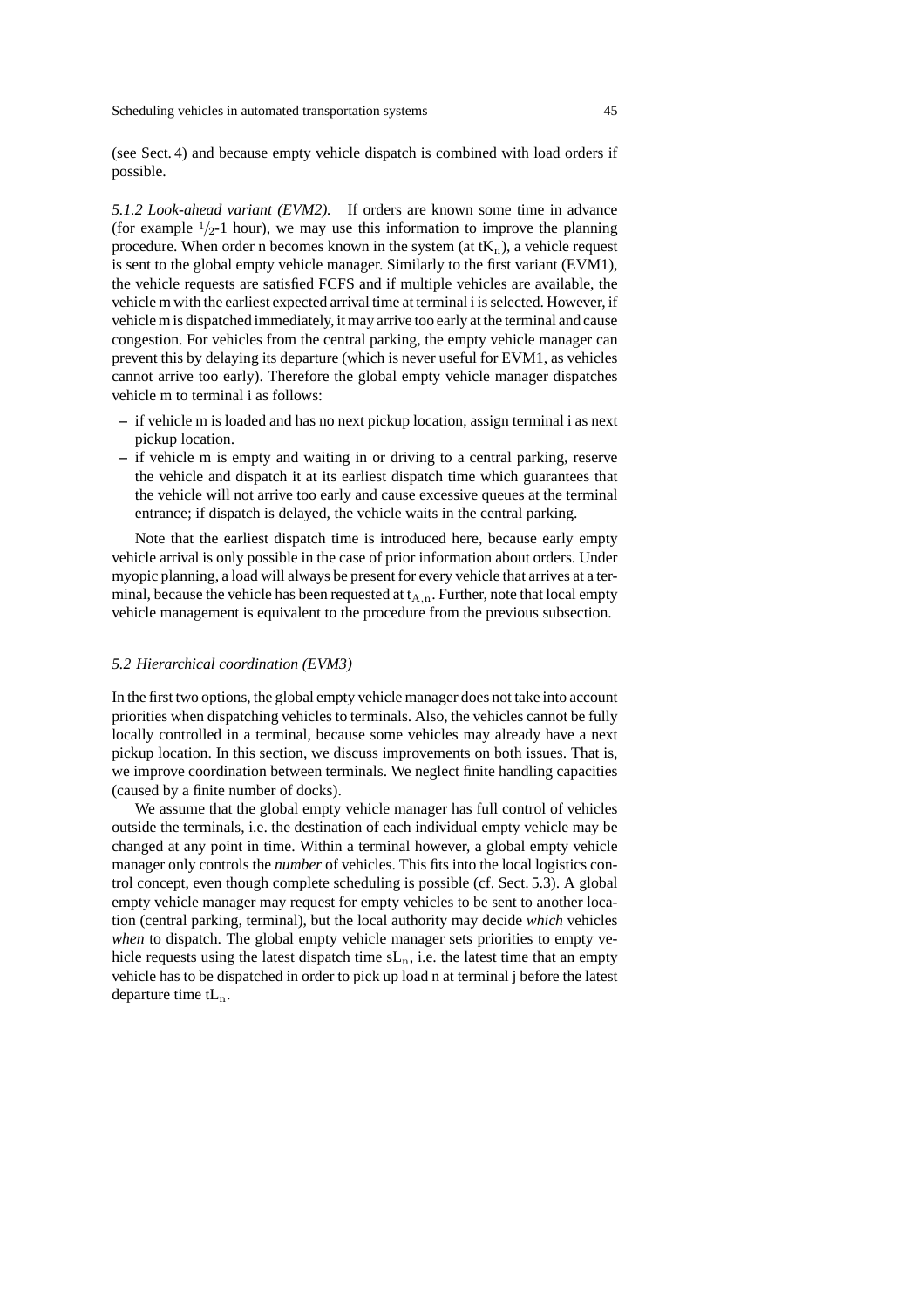The *global empty vehicle manager* periodically plans empty vehicle redistribution between terminals and central parkings (e.g. every10 minutes). Two lists are available for planning purposes:

- **–** a list of all known load orders at all terminals (both present and underway) that have not been loaded yet;
- **–** a list of all vehicles with status (loaded or empty) and approximate location.

The coordinated empty vehicle planning is as follows. First, the list of known load orders is sorted in increasing order of latest departure times  $tL_n$ . This list is processed sequentially. To each order, we assign the vehicle that can be available at the earliest point in time. The planning procedure continues until the order list is fully assigned or all vehicles are assigned.

A*local empty vehicle manager* assigns tasks to emptyvehicles within a terminal. An empty vehicle becomes available in a terminal at the following events:

- 1) An empty vehicle enters the terminal.
- 2) A vehicle becomes emptyafter it has unloaded at some dock.

To assign a task to an empty vehicle that becomes available, the local empty vehicle manager uses the following information:

- A. a list of orders to dispatch empty vehicles, sorted on latest dispatch time  $sL_m$ ,  $m=1,2,...$
- B. a list of known load orders, sorted on latest departure time  $tL_n$ , n=1, 2 ...

The underlined variables refer to the respective sorted lists. If  $sL_1$ ; t $L_1$  (or if the list of known load orders is empty), the local empty vehicle manager dispatches the vehicle according to the first destination on list A. If tL<sub>1</sub>  $\leq$ sL<sub>1</sub> (or if the list of empty vehicles to be dispatched is empty)<sup>1</sup>, the local empty vehicle manager assigns the empty vehicle to the first load order on list B. If both lists A and B are empty, the local empty vehicle manager sends the vehicle to the local parking if it is needed in the near future and if the local parking is not full. Otherwise the vehicle is sent to the nearest central parking (for which a notification is send to the global empty vehicle manager).

The local empty vehicle manager tries to combine orders if possible. That is, if an empty vehicle dispatch order to terminal j has highest priority ( $sL_1$ ; $tL_1$ ), a load order for the same terminal j with smallest latest departure time  $t_{\text{L}_n}$  is searched. If such an order is available and a load dock is available too, this order is scheduled, otherwise the vehicle is dispatched emptyto terminal j. Vice versa, if a load order for some terminal j has highest priority (tL<sub>1</sub>  $\leq$ sL<sub>1</sub>), the list of empty vehicle dispatch orders is searched for an order with smallest latest dispatch time having the same destination j. If such an order is found, it is removed from the list and the global empty vehicle manager is informed that the request is fulfilled. In response, the

<sup>&</sup>lt;sup>1</sup> Note that the indices of  $\underline{s}L_m$  and  $\underline{t}L_n$  refer to *different* order lists, one for load orders at the terminal under consideration and one for load orders for which this terminal should supply an empty vehicle. Hence  $tL_1$  and  $sL_1$  refer to the first orders on each sorted list and thus *not* to the same order.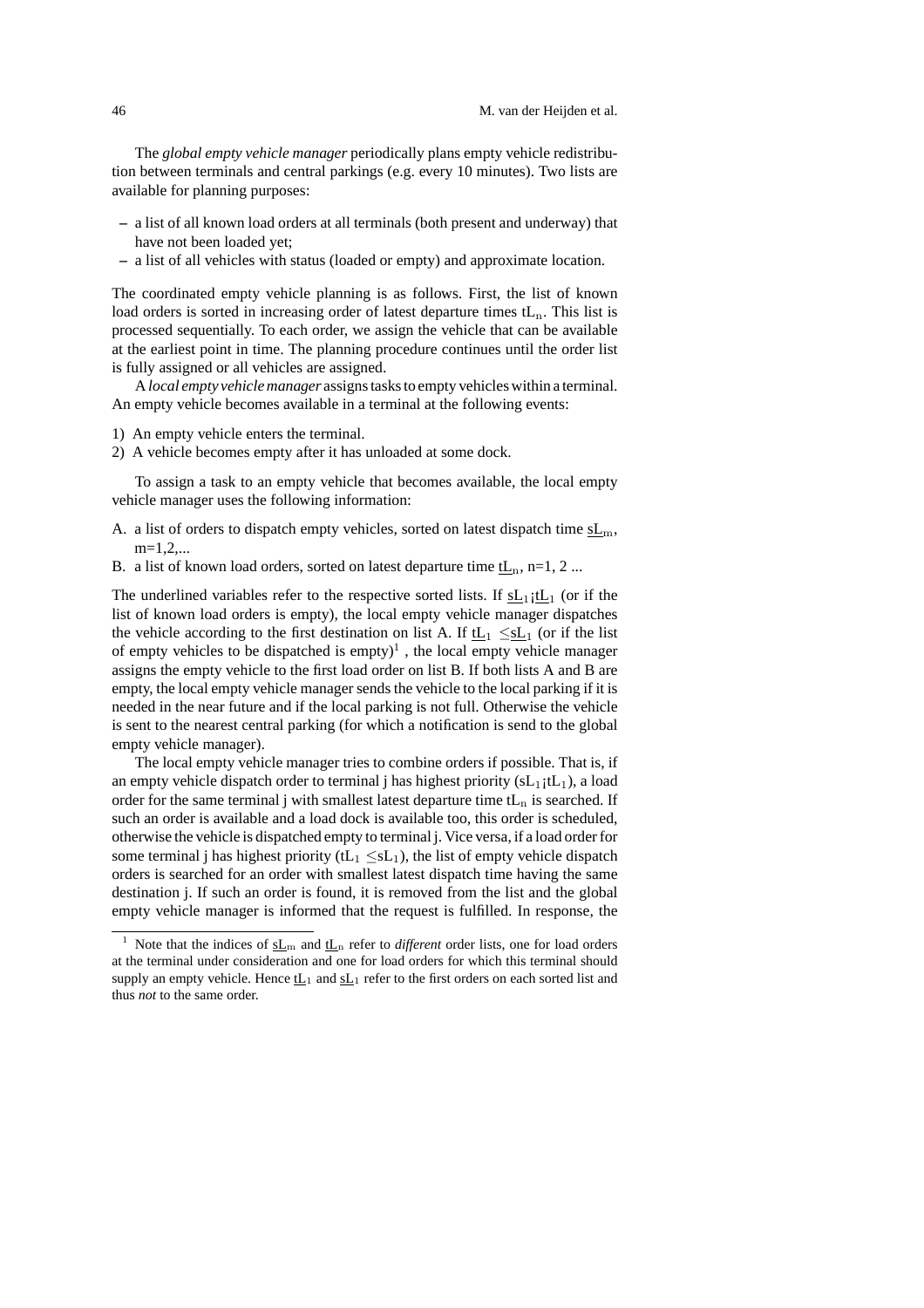This procedure has advantages above the simple rules from Section 5.1 in the sense that priorities are used byboth the global and the local emptyvehicle manager and the two decision layers with responsibilities are properly separated.

#### *5.3 Integral planning (EVM4)*

In the previous variant, the global and local empty vehicle managers seem to be well coordinated. A drawback however is the fact that onlythe next assignment of each vehicle is taken into account, without considering its impact on the distribution of vehicles through the transportation system later on. For example, the global empty vehicle manager may dispatch empty vehicles to terminal 1, knowing that they will be merely used to transport cargo to terminal 2. Hence these vehicles can be used to transport loads from terminal 2 to another destination later on. If the global empty vehicle manager ignores this information, as in EVM3, the consequence can be that empty vehicles will be dispatched to terminal 2 that appear not to be necessarylater on. This maybe overcome bymaking an integral planning in which all orders and empty vehicle trips are considered. This integral planning is the main difference between EVM4 and EVM3. A requirement for integral planning is that all information about orders, vehicles and docks is centrally available.

*5.3.1 Relation between global and local empty vehicle manager.* Based on information about the system status and all orders, the global empty vehicle manager optimises a transportation schedule for all orders and trips. This means that the global empty vehicle manager virtually assigns a sequence of jobs to each vehicle. When planning more jobs ahead, as in this integral approach, some jobs may seem inefficient locally, but lead to a better schedule globally. Therefore, based on the transportation schedule, the global emptyvehicle manager provides the local empty vehicle managers with a sequence of load jobs for each terminal and a list of empty vehicle jobs with dispatch times. The local empty vehicle managers follow this schedule in the sense that load jobs are handled in the prescribed sequence and emptyvehicles are dispatched at the prescribed time or as soon as possible afterwards. Note that the dispatch times of empty vehicles are required to avoid that an available empty vehicle, waiting for a load job, is used for another empty vehicle job. Recall that the global emptyvehicle manager as described in the previous section (EVM3) just provides a list of empty vehicle dispatch jobs with *latest dispatch time* to the terminals.

The assignment of docks, the scheduling of unload jobs and the exact timing of load jobs, given the order prescribed by the global empty vehicle manager, is left to the local order scheduler. Also, the local empty vehicle manager is responsible for the assignment of particular empty vehicles to particular jobs. Although the latter seems to be a marginal authority, this element of the control structure is still important. It provides the local empty vehicle managers with the authority to deal with local circumstances, such as vehicle positioning related to terminal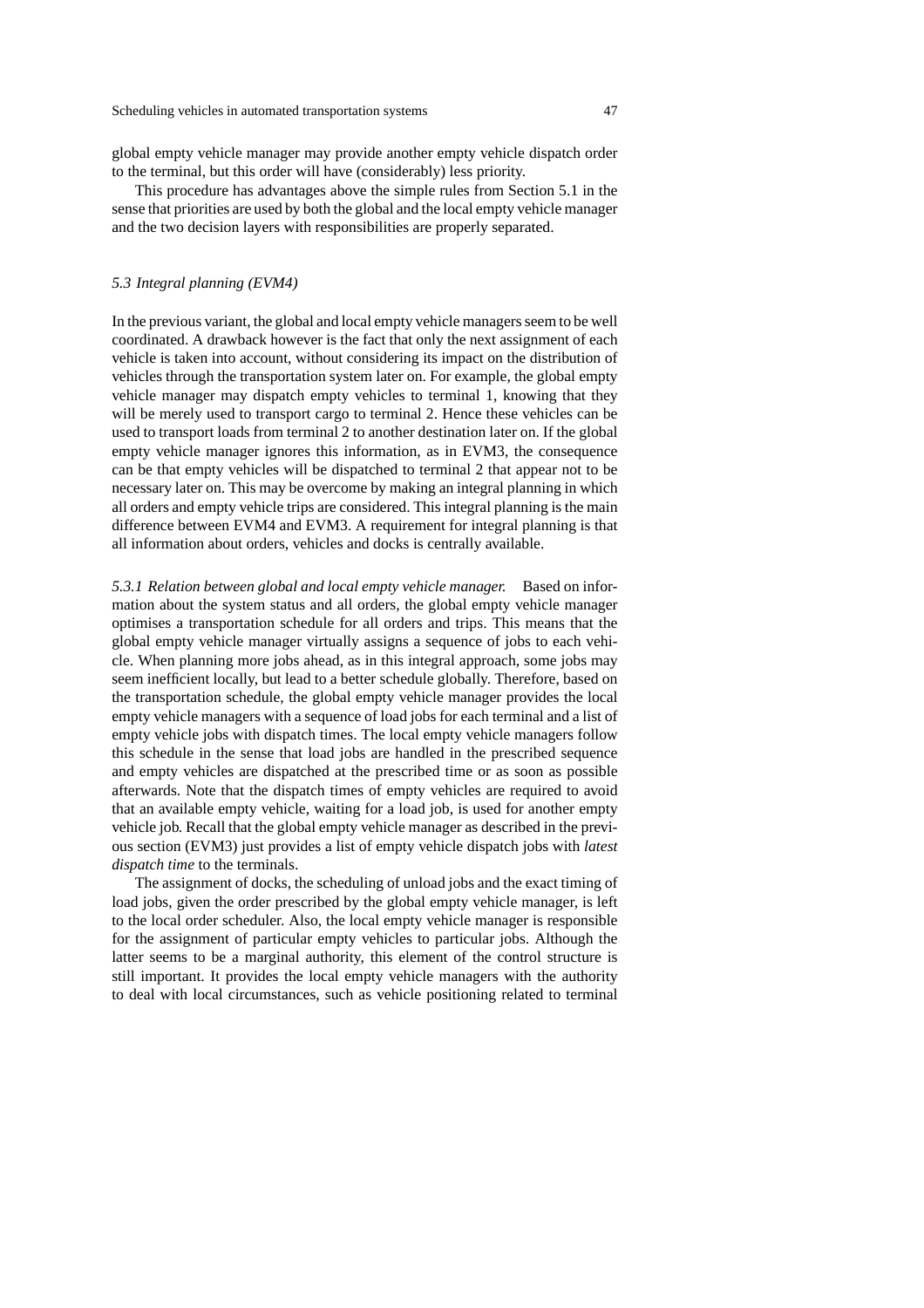layout and reacting on local disturbances (dock and vehicle failures). Assigning all authority to the network level would lead to an unwieldy control system with excessive information exchange (e.g. all local disturbances should be known at network level).

*5.3.2 The integral approach for the global empty vehicle manager.* The idea for the integral planning approach is as follows. Periodically the global empty vehicle manager constructs an integral schedule. This can be considered as an off-line problem, since new orders that become known later on are neglected. New orders will only be incorporated when the global empty vehicle manager makes a new plan. Therefore, for such an approach to be fruitful, the planning period for the global empty vehicle manager should not be too large, since otherwise too many new orders are missed, but it should also not be too small since otherwise the efficiency of the global plan is not obtained. Of course, it may vary from case to case what too small and too large means. We will deal with this issue in Section 6 when we discuss the numerical experiments.

For the integral planning by the global empty vehicle manager EVM4 we apply a so called serial scheduling method which uses priorities of jobs to sequentiallybuild a schedule (cf. Kolisch, 1996). The objective is to optimise due time performance, i.e. to minimise the maximum lateness of the jobs. Next, we describe this method to optimise a schedule, given a fixed system status. As mentioned, the information is continuously subject to changes due to the dynamics of the system. This can be handled bycalling the serial scheduling method either periodically(with a fixed time interval) or event triggered (at each order arrival). As the second option would lead to excessive planning time because of the high order arrival rate, we chose in our application for scheduling with a fixed time interval.

*5.3.3 The serial scheduling method.* Input to the scheduling are the current status of the system and a list of orders. The status of the system is defined by the current time, the expected travel times for all origin-destination pairs in the system, the destination and the expected arrival time of every vehicle and the status of a vehicle (loaded or empty). The list of orders contains all orders n known to the system (tK<sup>n</sup> ≤ t0), including orders in process. Recall that an order in process mayeither be on a load dock waiting to be handled, it may be in transportation on a vehicle, or it maybe at a dock, being unloaded.

We apply a serial scheduling method, based on deterministic information. That is, we treat all expected handling, travel and arrival times as deterministic variables. Recall that these times are actually random variables, so the assumption of deterministic information serves as an approximation. This assumption is justified by the fact that the variations in the on-line, time dependent forecasts for these random variables are relativelysmall. Note however that the values of e.g. mean handling times mayvary, depending on workload. The following steps are taken in our serial scheduling method:

1) *Initialisation*. From the status of the system, compute so called *initial empty vehicle profiles* for every central and local parking. An initial empty vehicle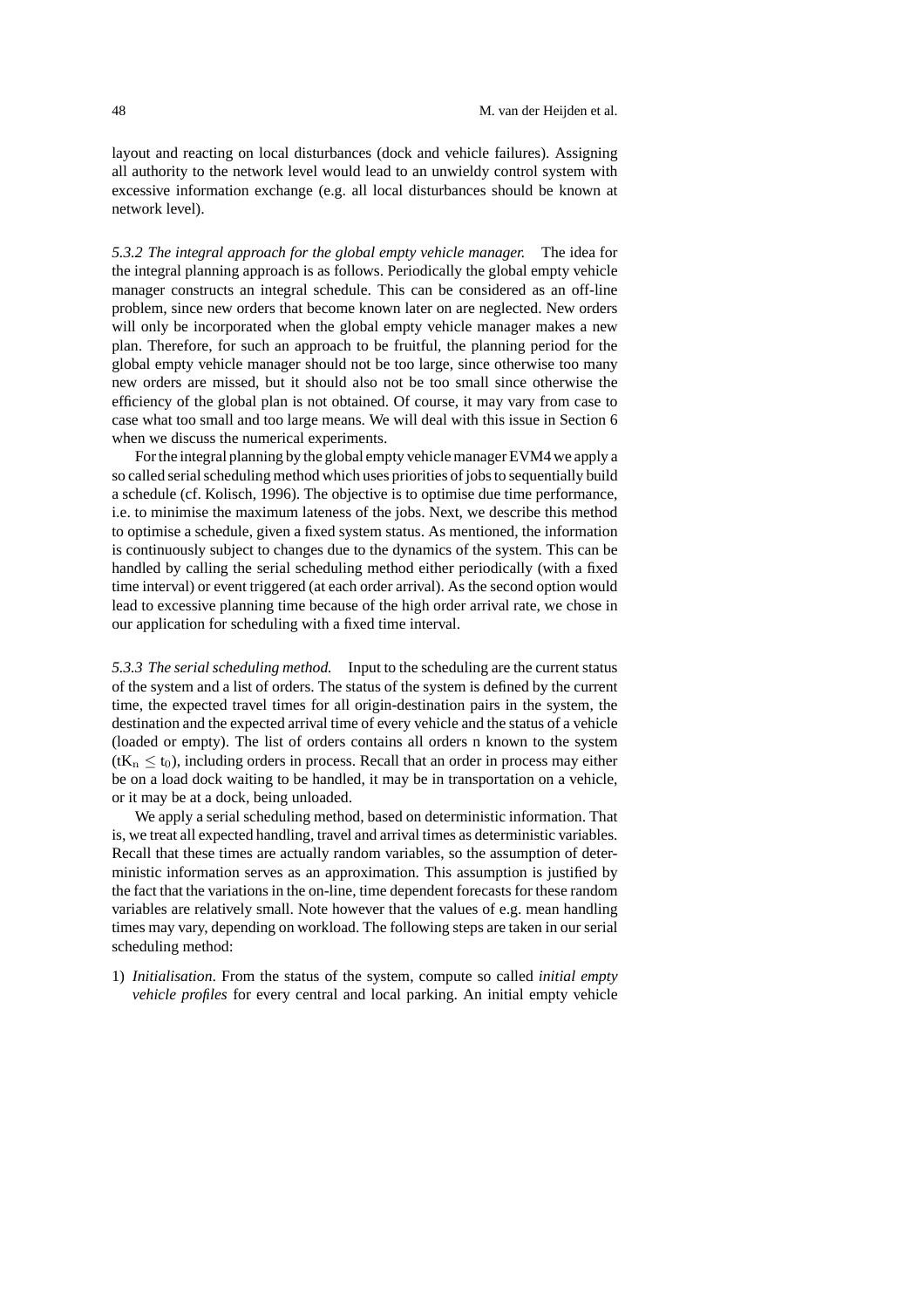profile describes the number of available empty vehicles for any t $\geq t_0$  given that no further jobs are started. Furthermore, we compose a sorted list of jobs to be scheduled, containing all jobs n that still have to be started, sorted by increasing latest departure time  $tL_n$ .

- 2) Let job n be the first job on the sorted list. Evaluate all possible assignments of empty vehicles to job n, and assign that empty vehicle that serves job n as early as possible. The resulting assignment leads to an *earliest serving moment*  $tE_n$ and a slack  $tS_n = tL_n - tE_n$  for job n.
- 3) Tryif anyof the other jobs on the list can be *combined* with job n. Byour definition, a job m can be combined with job n, if and only if the destination of job m equals the origin of job n. If such a combination is possible, it prevents unnecessaryemptyvehicle movements, but it also maycause a delaycompared to the earliest serving moment  $tE_n$ . Combined transportation is controlled by two parameters, namely the *maximum delay* in serving time and the *minimum slack* that must remain for job n (i.e. the time gap between the scheduled starting time and the latest departure time of job n). To combine transportation, compute per terminal the job with the highest priority that can be combined with job n, such that the minimum slack and maximum delayare not violated. Amongst all these jobs, accept the job m that leads to the smallest delayfor job n. Note that job m, and afterwards job n, may use an other empty vehicle than the one assigned to job n in step 2. In that case the empty vehicle assignment of step 2 is cancelled.
- 4) Remove job n and, in case of a combined transportation, remove job m from the list of jobs to be scheduled. Update the empty vehicle profiles based on these scheduled jobs.
- 5) Repeat steps 2 to 4 until the list of jobs to be scheduled is empty.

We notice that the orders are leading in the scheduling process for EVM4. That is, unlike the planning options as described in Sections 5.1 and 5.2, in the integral planning approach a vehicle maywait emptyfor an order to be processed instead of starting with the most urgent order amongst those orders that can start immediately.

Clearly, this sequential scheduling approach may improve the performance of empty vehicle management in terms of due time performance. The efficiency of the method maydepend on two parameters, maximum delayand minimal slack, that maybe worthwhile to be tuned to a specific case. Note that larger values for the maximum delay and smaller values for the minimum slack leave more room for combined transportation. On the other hand a larger maximum delaymay postpone more jobs and a smaller minimum slack mayresult in more jobs that are scheduled close to their latest departure time. Such decisions mayappear efficient for the integral off-line planning. However, the efficiency in a real-time, dynamic environment will depend on the length of the planning period and the dynamics and stochasticity of the environment.

Note that the scheduling method neglects two finite capacities, namely the capacity of the docks and the capacity of the parkings. Thus it assumes that  $(1)$ every job can be handled immediately at the dock and (2) that every empty vehicle can stayat the terminal where it becomes available. The first assumption may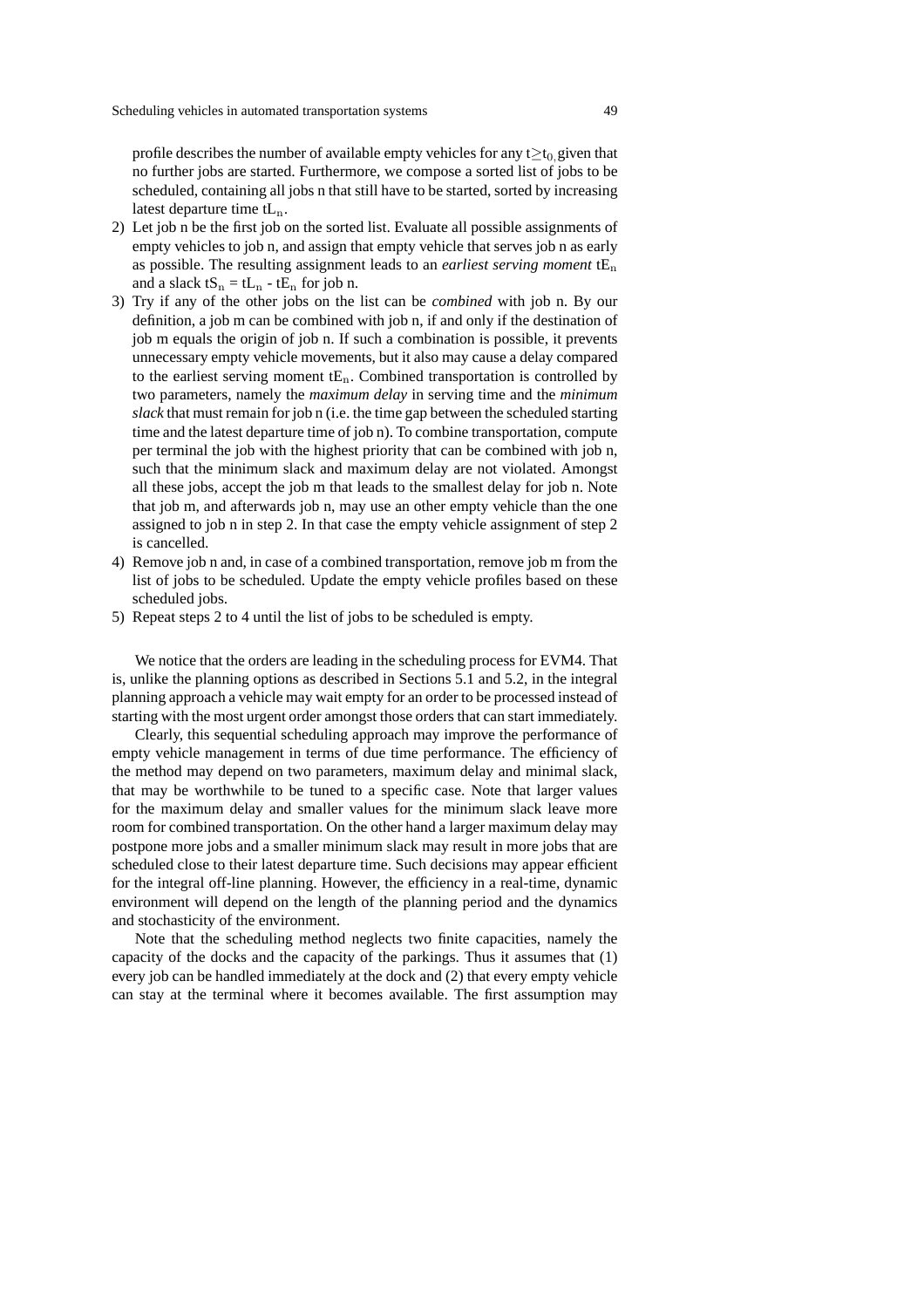be critical at some moments. In our specific application, the availability of the vehicles is the bottleneck rather than the capacityof the docks. For other cases, we believe that it is possible to extend our method towards finite docking capacities. The second assumption is less critical if the terminal has reasonable parking space, as excess empty vehicles will be sent to another parking by the empty vehicle manager anyway. Besides, each terminal has queuing space in front of the entrance (see Sect. 2). As we shall see in Section 6, the simulation results suggest that these limiting assumptions are not too harmful in the case under consideration. This could change however if terminals hardly have parking space. Then refinements are possible by introducing dock and parking profiles.

The flexibility of the serial scheduling approach is a clear advantage. Several schedules can quicklybe generated, based on different performance criteria, priority rules and parameter settings (maximum delay, minimum slack). We can also use a given maximum computation time as restriction for the number of schedules to generate.

#### **6 Numerical investigation**

We applied our logistics planning and control structure to the Dutch pilot project around Amsterdam Airport Schiphol as described in the introduction. An objectoriented simulation model based on eM-Plant has been constructed and all planning variants have been embedded. This discrete event simulation model reflects many details of the logistics system, such as individual load movements between buffers and docks and individual AGV movements between locations in the system along some well-defined track system (docks, parkings, junctions, etc.). To this end, we could use predefined objects from the eM-Plant simulation library. Detailed AGVbehaviour (acceleration, distance control) has not been included in our model, as we focused on network performance. Where required, we used a rough model of the AGV behaviour. For example, we used a statistical relation between the number of vehicles on a terminal and the effective AGV speed. This relation has been estimated using a separate, detailed simulation model that has been constructed by Verbraeck et al. (1998).

Although the eM-Plant object library provides a sound basis for our simulation model, the logistics control system almost had to be constructed from scratch. Most heuristics and rules were implemented in eM-Plants' own programming language. Onlyfor emptyvehicle manager EVM4, we have coded the serial scheduling method as an external routine in  $C_{++}$  that is periodically called by the eM-Plant simulation model.

In the remainder of this section, we first present the experimental setting and procedure (6.1). Next, we discuss some initial experiments on planning parameters (6.2). The numerical results of our simulation experiments are the subject of Subsection 6.3.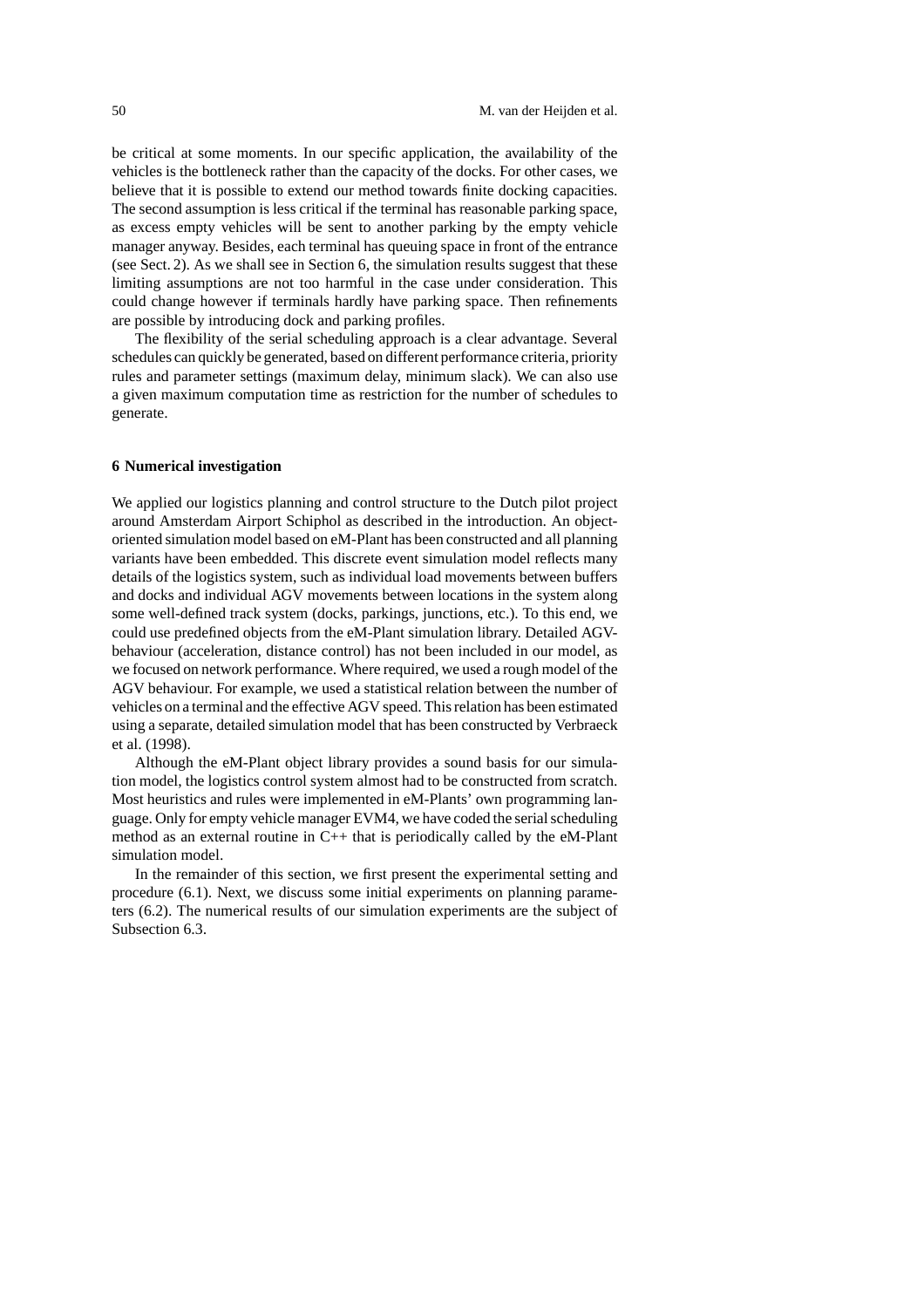#### *6.1 Experimental setting and procedure*

For all our experiments, we use the layout as shown in Figure 1. The transportation system is further specified by the following parameters:

- 1) The time required for loading and unloading has mean 2 minutes and standard deviation 15 seconds. In the simulation experiments, these values were sampled from a gamma distribution with these characteristics.
- 2) At each dock only one AGV can load or unload, but there is a waiting position for a second AGV.
- 3) The number of locations to park empty AGVs temporarily between unloading and loading equals the number of docks.
- 4) The network contains one central parking that is located between the AASterminals and the junction to Hoofddorp and Aalsmeer.
- 5) The AGV speed is 6 m/s in the underground tubes, 2 m/s in the terminal and 3m/s on slopes between the underground tubes and the terminals at the surface.
- 6) The order pattern is based on projections for the year 2020 as generated by the Dutch Economical Institute and expressed as the number of standard load units. It is expected that the system will be in full operation in 2020. We used a peak day with heavily imbalanced transportation flows (Tuesday), a peak day with more balanced transportation flows (Monday), and an average day (Friday) to establish the capacities required (number of docks and AGVs) and to test our decision rules. In the simulation model, orders were sampled from a Poisson distribution at the VBA and AAS terminals. At the rail terminal (RTH), 6 batches per hour arrive where the number of orders in each batch were sampled from a Poisson distribution. Batch arrivals at the rail terminal are justified because trains containing a large number of loads arrive according to some fixed schedule.
- 7) We have various priorityclasses of orders, specified bytheir throughput time requirements. The throughput time requirements are as follows:
	- **–** to and from Amsterdam Airport Schiphol (AAS): within 45 (10% of the orders), 60 (20% ) 90 (20% ) and 120 minutes (50% );
	- **–** between Hoofddorp (RTH) and Aalsmeer (VBA): within 60 (10% of the orders), 75 (20% ), 90 (20% ) and 120 minutes (50% ).
- 8) Energy provisioning of AGVs is arranged via electric wires in the tube system. While driving on the terminals, the AGVs use batteries that are recharged while driving in the tubes. As a consequence, battery recharging or changing is not required (cf. Ebben, 2001 for the analysis of alternative options of energy provisioning using batteries).
- 9) Equipment failures (AGVs, docks) are not taken into account in the numerical experiments, although the control frameworks and rules still apply(cf. Ebben, 2001 for the impact of equipment failures and failure management).

The logistics performance is measured using a large number of statistics, such as dock and AGV utilisation, throughput times, order waiting times, lateness and fill rates. The statistics are collected time dependent (e.g. for each dayor even hour) and per route (terminal of origin and destination). In this section, we focus on the key performance characteristic, namely the fill rate. Recall that the fill rate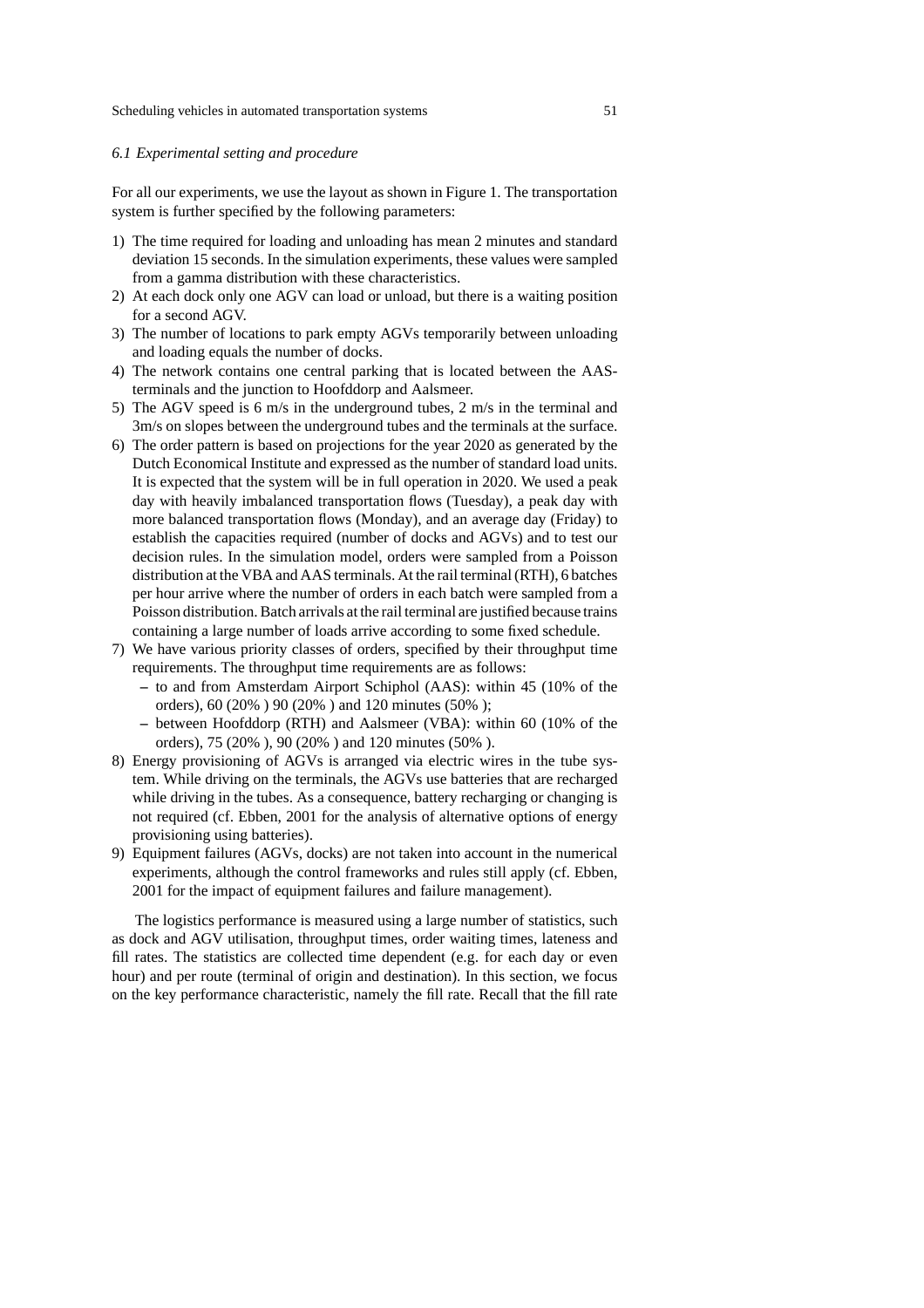is defined as the fraction of orders that is delivered before the due time (cf. Section 2). All numerical results presented in this paper are based on simulation runs of 30 consecutive days. The CPU requirements are in the range 1-2 hours on a Pentium II-266 MHz PC with 128 MB RAM.

As there are hardly any unserviced orders left around midnight, the statistics gathered per dayare treated as independent observations. Formallythe observations are dependent, but our experiments showed that the correlation between successive days is negligible. Therefore we can give an indication for the accuracy of the results corresponding to a run length of 30 days. We found that the confidence intervals of the fill rates are quite small in the range that is of interest to us, a fill rate of about 99% . Then the 0.95 confidence interval length for the fill rate is in the range 0.1–0.25% . When the fill rates are smaller than 98% , the confidence intervals become larger, even larger than 1% , but the required system performance should be around 99%.

In the numerical study we examined the following effects:

- 1) The performance of the four options EVM1-EVM4.
- 2) The impact of the period for which orders are known in advance (value of information).

Prior to the simulation study, a number of experiments were performed in order to determine the following model parameters:

- a) Resource capacities
- b) The choice of the planning frequency of task allocation to docks, see Section 4
- c) Parameter settings for EVM4
- d) The choice of the planning frequency when empty vehicle management is coordinated at network level (EVM3 and EVM4)

The results are presented in the following subsection.

#### *6.2 Initial experiments*

*6.2.1 Resource capacities.* Before examining the performance of the various logistics control procedures, we studied the keyresource capacities. Our analysis revealed that 2 docks at each AAS terminal, 5 docks at each VBA terminal and 10 docks at the RTH terminal are sufficient to handle all orders. The system should contain at least 185 AGVs to handle all loads in peak hours on Tuesday. In this situation, vehicle availability is the bottleneck rather than dock capacity. For Monday, 120 AGVs appeared to be sufficient. Because the transportation flows are better balanced, less emptyvehicle movements are needed and hence vehicles are better utilized. For Friday, transportation flows are quite imbalanced, yielding a number of 165 AGVs to handle the peak demand. We used these figures for our simulation experiments.

*6.2.2 Planning frequency of task allocation to docks.* For the period during which the task allocation is fixed, we found that the effect of fixing the tasks for some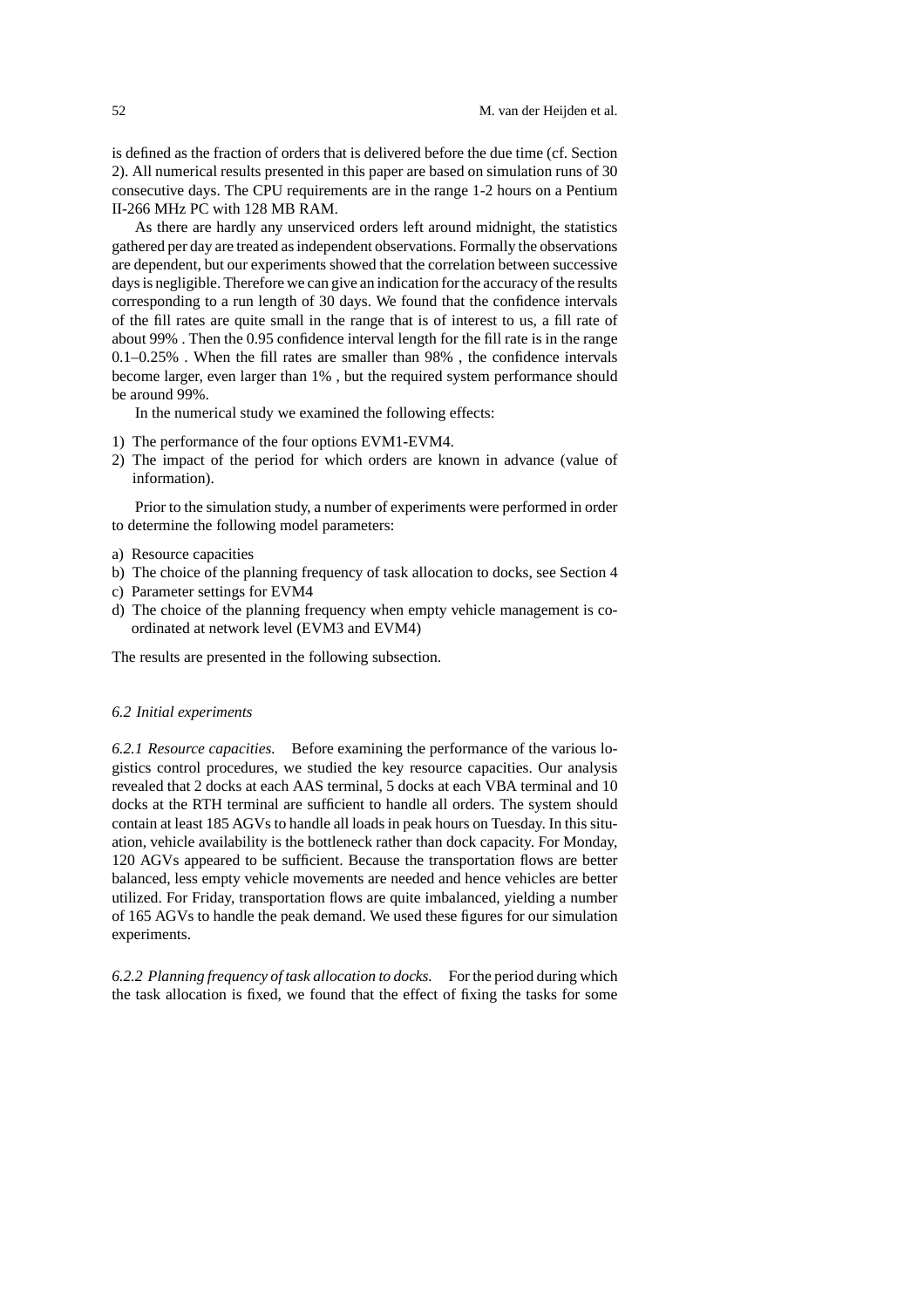|                    | Fill rate  |        |      |       |      |            |           |
|--------------------|------------|--------|------|-------|------|------------|-----------|
| Fixed dock         | $AAS-$     | $AAS-$ | RTH- | RTH-  | VBA- | VBA-       |           |
| task period        | <b>RTH</b> | VBA    | AAS  | VBA   | AAS  | <b>RTH</b> | () verall |
| $15 \text{ min}$ . | 99.7       | 99.7   | 99.6 | 100.0 | 98.9 | 99.0       | 99.3      |
| 30 min.            | 99.3       | 99.3   | 99.5 | 100.0 | 97.8 | 98.8       | 99.1      |
| $60 \text{ min}$ . | 98.1       | 98.9   | 98.4 | 100.0 | 96.5 | 96.9       | 97.7      |

**Table 2.** Effect of fixed dock task period (Tuesday, 185 AGVs, EVM3 planning each 30 minutes with orders being known 30 minutes in advance)

period of 15-30 minutes has onlya slight impact on system performance, see Table 2. Once the period increases to one hour or more, the performance maydecrease significantly. As a longer period has technical and organisational advantages (less task changes), we chose 30 minutes for the rest of our numerical experiments.

*6.2.3 Parameter settings for EVM4.* As mentioned in Section 5.3, the emptyvehicle manager EVM4 periodically performs an integral planning run. We may call the serial scheduling method once at each run, but we can also call it several times for different parameter settings. Then, the best schedule obtained is selected. Possible parameters to be varied are the maximum delayand the minimum slack, the control parameters for combined transportation. We may also use other priority rules than the latest departure time. However, using the latest departure time as priority rule allows EVM4 to be evaluated against other emptyvehicle managers. We found that EVM4 generally requires about half a second of CPU time per schedule for our application. Because we needed lengthy simulation runs to compare the various empty vehicle managers, we evaluated only four schedules per integral planning run to keep the run time acceptable. Preliminaryanalysis shows that the schedules are more sensitive to the minimum slack than to the maximum delay. Therefore, we decided to use only one value for the maximum delay, namely 8 minutes. Since the sum of the (expected) loading and unloading time is 4 minutes, a maximum delay of 8 minutes allows to wait for an empty vehicle or for the release time of a job for at most 4 minutes. A small minimum slack generally increases the number of combined transportation jobs and reduces empty vehicle travel. However, this may lead to a larger maximum lateness. We found that a minimum slack between 5 and 20 minutes yields good results. A minimum slack smaller than 5 minutes reduces the on-line fill rate significantly because too many jobs are scheduled close to their latest departure time. On the other hand, a minimum slack larger than 20 generally did not result in significantly different schedules. Among the four schedules generated, we selected the schedule with the smallest maximum lateness. In case of ties, the schedule with the smallest total travel time for empty vehicles was selected.

*6.2.4 Planning frequency for coordinated empty vehicle management.* For coordinated empty vehicle management (EVM3 and EVM4), the planning frequency has to be determined. As the system situation changes quickly, infrequent rescheduling maydecrease the system performance. Table 3 shows some corresponding simula-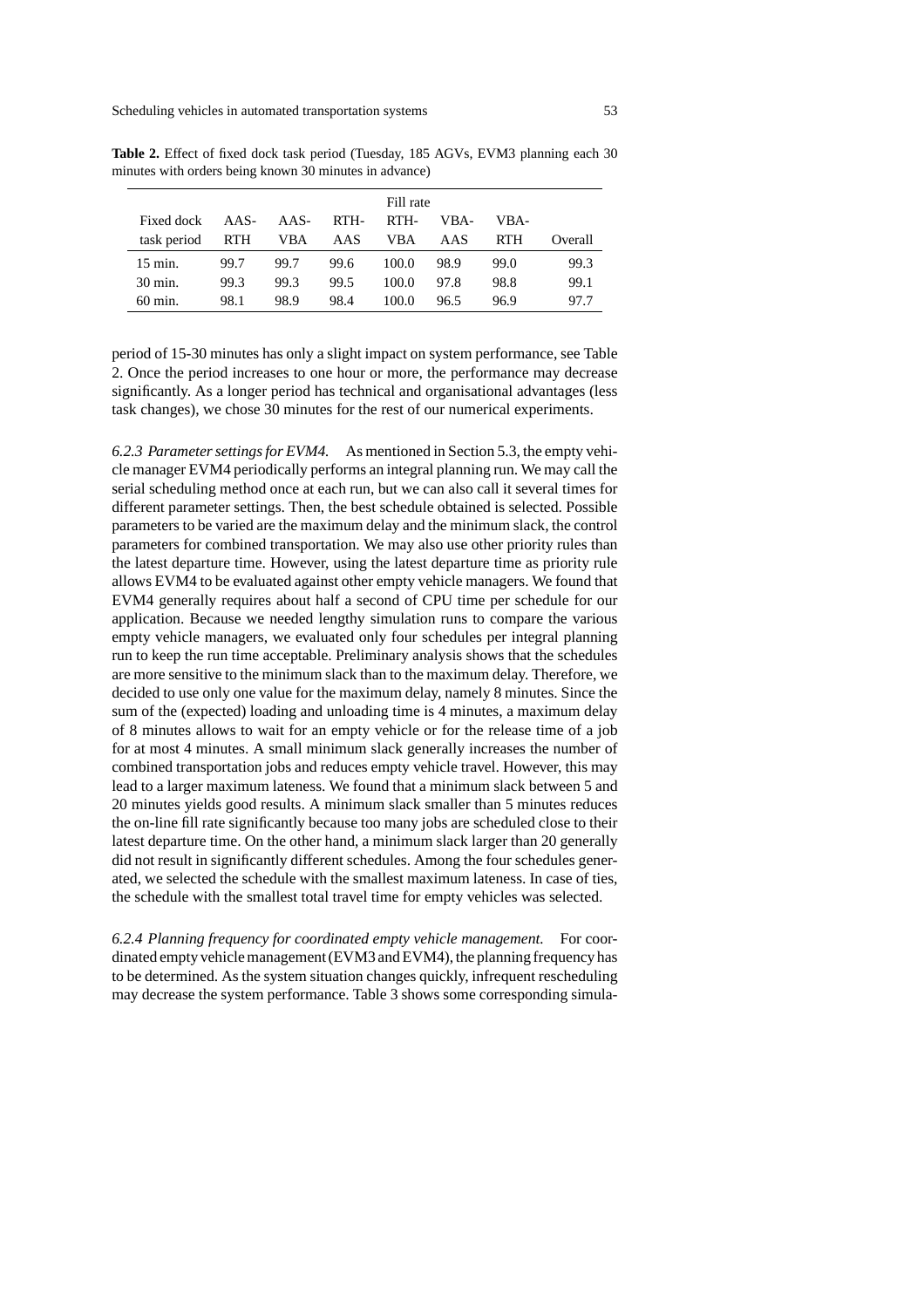|                    | Fill rate  |      |      |       |      |            |         |              |
|--------------------|------------|------|------|-------|------|------------|---------|--------------|
| <b>EVM</b>         | AAS-       | AAS- | RTH- | RTH-  | VBA- | VBA-       | EVM3    | EVM4         |
| period             | <b>RTH</b> | VBA  | AAS  | VBA   | AAS  | <b>RTH</b> | Overall | Overall      |
| $10 \text{ min.}$  | 99.3       | 99.3 | 99.5 | 100.0 | 97.8 | 98.8       | 99.1    | 98.9         |
| $20 \text{ min}$ . | 99.0       | 99.4 | 99.1 | 100.0 | 96.6 | 97.7       | 98.4    | 98.4         |
| 30 min.            | 98.9       | 99.3 | 99.2 | 100.0 | 97.0 | 97.4       | 98.2    | 96.8         |
| $40 \text{ min}$ . | 98.2       | 98.8 | 99.0 | 100.0 | 95.7 | 95.6       | 97.0    | X            |
| 50 min.            | 96.8       | 97.6 | 99.5 | 100.0 | 90.9 | 91.9       | 94.7    | X            |
| $60 \text{ min}$ . | 93.3       | 96.0 | 99.0 | 99.9  | 82.1 | 84.6       | 89.8    | $\mathbf{X}$ |

**Table 3.** Effect of empty vehicle planning frequency (Tuesday, 185 AGVs, orders being known 30 minutes in advance)

**Table 4.** Effect of empty vehicle management (orders being known 30 minutes in advance)

| Overall fill rate |             |      |                  |      |      |  |  |  |
|-------------------|-------------|------|------------------|------|------|--|--|--|
| Day               | <b>AGVs</b> | EVM1 | EVM <sub>2</sub> | EVM3 | EVM4 |  |  |  |
| Monday            | 120         | 94.7 | 97.1             | 99.8 | 100  |  |  |  |
| Tuesday           | 185         | 80.3 | 89.9             | 99.1 | 98.9 |  |  |  |
| Friday            | 165         | 85.5 | 93.2             | 99.7 | 99.6 |  |  |  |

tion results when orders are known 30 minutes before cargo arrival at the terminal of departure. Note that a prerequisite for proper functioning of EVM4 is that the planning period should be less than or equal to the time for which orders are known in advance. For example, if the planning period is 40 minutes and orders are known 30 minutes in advance, the orders arriving after 30 minutes will not be scheduled until the next EVM planning. Hence these loads will wait until the next schedule is generated, even if sufficient vehicle and dock capacity is available. Obviously, this is not a practical option. Therefore, Table 3 onlyshows the performance of EVM4 if the planning frequency is at least once per half hour.

Surprisingly, Table 3 shows that the fill rate is not extremely sensitive to the empty vehicle manager planning frequency. As long as the frequency is at least once everyhalf hour, the fill rate remains high. For the time being we choose to reschedule every 10 minutes, yielding high customer service.

#### *6.3 Numerical results*

*6.3.1 Comparison of empty vehicle management strategies: the value of coordination.* An important research question is the effectiveness of the various options for empty vehicle management. We tested these options for the three weekdays as mentioned in Section 6.1. The overall fill rates are shown in Table 4 for all cases.

We see that planning coordination (included in EVM3 and EVM4) has a significant impact on the customer service. It is remarkable that the effects are considerably smaller for Monday than for the other two days. A possible explanation for this phenomenon is the fact that transportation flows are more balanced on Monday.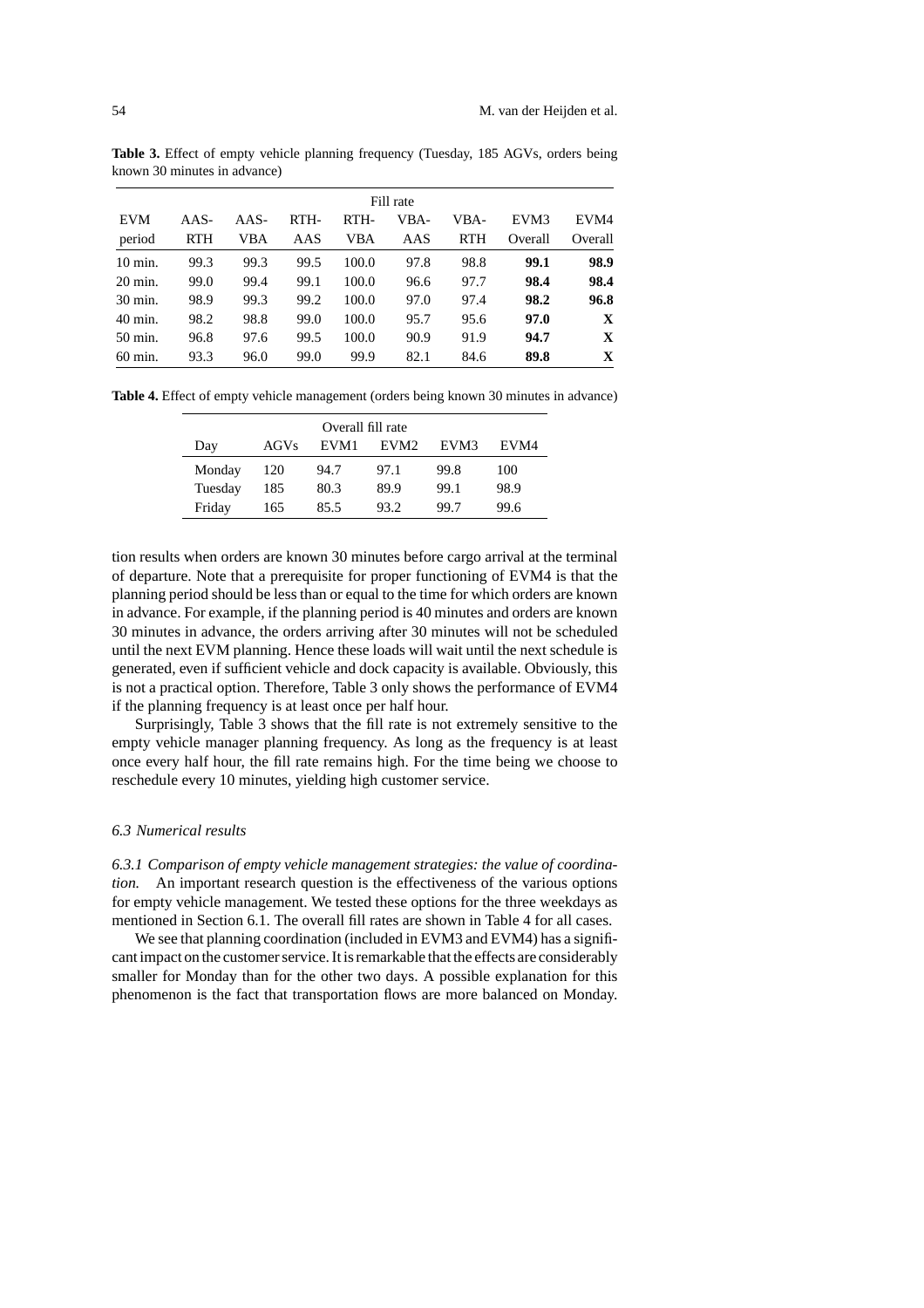

**Fig. 4.** Throughput time distribution for EVM3 and EVM4 in the case of fictitious transportation flows with quickly moving peak levels between routes

To give an indication, on Mondaythe flows from VBA to RTH are similar to or at most double the return flows, whereas this ratio is 5-10 on the other days. Hence, vehicles tend to be positioned at the right location without much coordination on Monday. Especially when transportation flows are heavily imbalanced (Friday and particularly Tuesday), proper empty vehicle management may increase the system performance considerably.

For the cases mentioned in Table 4, EVM3 and EVM4 have more or less the same overall fill rate. To judge whether this is a general result, we constructed an additional artificial case. This case is based on the same network, but with a different transportation pattern. To test the empty vehicle managers under difficult conditions, we defined transportation patterns with peak levels moving quickly from one route to the other. This means that anticipation of heavily fluctuating transportation demand is essential to attain high customer service levels. For this case, we found that EVM4 performs significantlybetter than EVM3 (fill rate 98.5% versus 95% ). Also, the throughput time distribution under EVM4 appears to be significantly better, see Figure 4. Hence we conclude that EVM4 is preferable in the sense that it performs at least equal to EVM3, and under difficult conditions considerably better than EVM3. Moreover, as stated in Section 6.2.3., we could run EVM4 with more parameter settings or priority rules to improve its performance.

For the two best empty vehicle managers, EVM and EVM4, we compared the average empty travel distance per day. In this respect, we found that EVM4 requires 3-10% less empty travel than EVM3, depending on the specific case. Hence EVM4 is also more efficient from an environmental point of view. Besides, empty travel reduction is relevant if AGVs use batteries for energy provisioning, because the recharging frequency is reduced. The choice of energy provisioning (electric or combustion engine) is beyond the scope of this paper.

*6.3.2 Impact of the information horizon: the value of information.* As mentioned before, pre-information about orders mayfacilitate planning and improve the sys-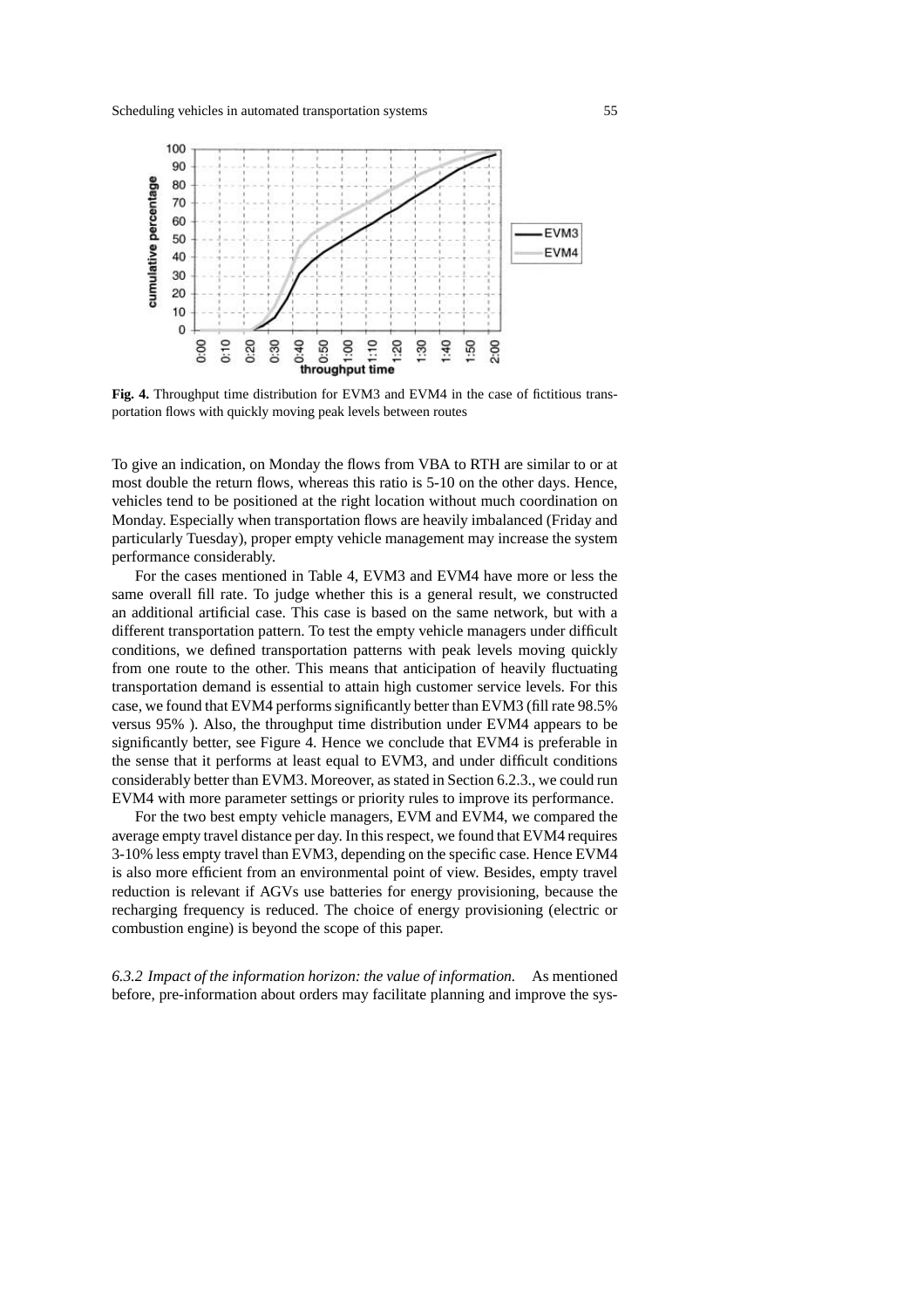| Day     | AGVs | orders             | Overall fill rate |      |      |
|---------|------|--------------------|-------------------|------|------|
|         |      | known              | EVM <sub>2</sub>  | EVM3 | EVM4 |
| Monday  | 120  | $0 \text{ min}$    | 94.7              | 99.4 | 99.0 |
|         |      | 30 min.            | 97.1              | 99.8 | 100  |
|         |      | $60 \text{ min}$ . | 90.3              | 99.9 | 100  |
| Tuesday | 185  | $0 \text{ min}$ .  | 80.3              | 84.7 | 92.4 |
|         |      | $30 \text{ min}$ . | 89.9              | 99.1 | 98.9 |
|         |      | $60 \text{ min}$ . | 93.0              | 98.5 | 99.2 |
| Friday  | 165  | $0 \text{ min}$ .  | 85.5              | 90.0 | 94.8 |
|         |      | 30 min.            | 93.2              | 99.7 | 99.6 |
|         |      | 60 min.            | 95.6              | 99.9 | 99.6 |

**Table 5.** Effect of the period for which orders are known in advance

tem performance. However, this requires additional communication and hence more sophisticated organisation and information systems. Therefore we analyse the effect of the period for which orders are known in advance. As pre-information is onlyused for the empty vehicle manager options 2, 3 and 4, we omit option 1 (FCFS myopic). Obviously, EVM2 (FCFS-look ahead) is identical to EVM1 if pre-information is not available (horizon  $= 0$ ). The main results are shown in Table 5.

We notice a similar phenomenon as in the previous subsection, namely that the impact of pre-information is highest if the transportation flows are heavilyimbalanced (Tuesdayand Friday). Pre-information appears to have even a stronger effect on customer service than coordination. Of course, proper coordination is facilitated by the availability of sufficient information. The marginal value of additional pre-information clearly decreases.

It is remarkable that for EVM2 the overall fill rate on Monday is even considerably less when orders are known 60 minutes in advance compared to only 30 minutes pre-information. This phenomenon can be explained as follows. Vehicles are dispatched to the terminals FCFS once the orders are known. If orders are known 60 minutes in advance, they arrive too early at the terminal and have to wait for a long time before theycan be loaded, causing a significant capacityloss on a bottleneck resource (AGVs).

In the pilot project one hour of pre-information will be sufficient for practical purposes because of the maximum travel times between the various locations in the network.

#### **7 Conclusions and directions for further research**

In this paper, we developed several options for empty vehicle management in automated transportation networks and embedded these planning methods in a logistics planning and control framework. The various methods have been implemented and tested in a simulation environment for the case of an underground transportation system using AGVs around Amsterdam Airport Schiphol.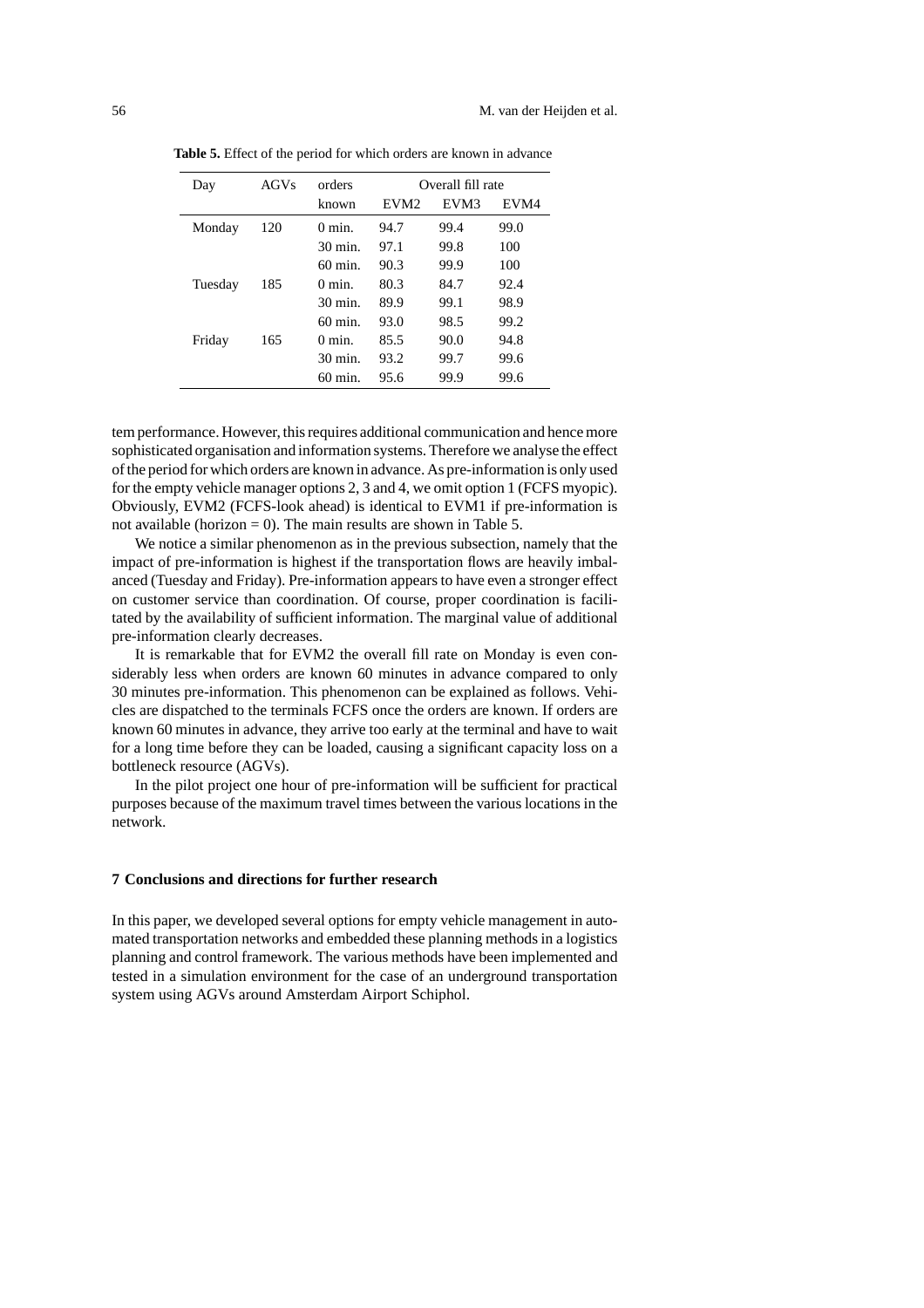We found that both information about future orders and planning coordination between terminals gives considerable advantage in terms of customer service (fill rates). A relatively simple method to balance empty vehicle flows in the system (EVM3), taking into account some future order information and communication with local (terminal) levels, already appears to provide considerable benefits in many cases. The advantage of EVM3 is the relatively low level of complexity and information exchange between local (terminal) and central (network) level.

A more advanced serial scheduling method (EVM4) can improve the performance further, especially in difficult cases when peak demand quickly moves from one route to another. Then it is worthwhile to plan a sequence of orders in an integral wayfor a longer time horizon. Also, integral planning has the advantage of empty travel reduction. Moreover, the serial scheduling method offers a broad range of possibilities for further refinements. In this respect, inclusion of finite terminal capacities, both docking capacities and parking space, is an interesting subject for further research.

Regarding further research, another interesting topic is the consideration of additional resources in the integral planning aproach. For example, the pilot project on underground transportation around Schiphol Airport has evolved to a network containing bi-directional tubes (cf. van der Heijden et al., 2000). That is, the system contains single tubes for traffic in two directions in order to save investment. As a consequence, travel times between locations mayfluctuate heavily, because vehicles mayhave to wait before entering a bi-directional tube. The simple coordinated method EVM3 can easily incorporate these fluctuating travel times, but the performance of this method maydecrease. In general, the combination with finite terminal capacities is especiallyhard, as scheduling on finite capacities requires predictable travel times. So modelling the bi-directional tubes simplyas random variables with considerable variance does not seem to be appropriate. A challenging alternative is the extension of EVM4 to incorporate both bi-directional tube scheduling and finite terminal capacities. We expect that the flexible approach should allow this global scheduling method. This issue is the main focus for our further research.

#### **References**

- Akturk MS, Yilmaz H (1996) Scheduling of automaticallyguided vehicles in a decision making hierarchy. International Journal of Production Research 34(2): 577–591
- Cheung RK, Chen C-Y (1998) A two-stage stochastic network model and solution methods for the dynamic empty container allocation problem. Transportation Science 32(2): 142– 162
- Cheung RK, Powell WB (1994) An algorithm for multistage dynamic networks with random arc capacities, with an application to dynamic fleet management. Operations Research 44(6): 951–963
- Dejax PJ, Crainic TG (1987) A review of empty flows and fleet management models in freight transportation Transportation Science 21(4): 227–247
- Ebben MJR (2001) Logistics control of automated transportation networks. PhD thesis, University of Twente, Faculty of Technology and Management (forthcoming)
- Egbelu PJ, Tanchoco JMA (1984) Characterization of automated guided vehicle dispatching rules. International Journal of Production Research 22: 359–374